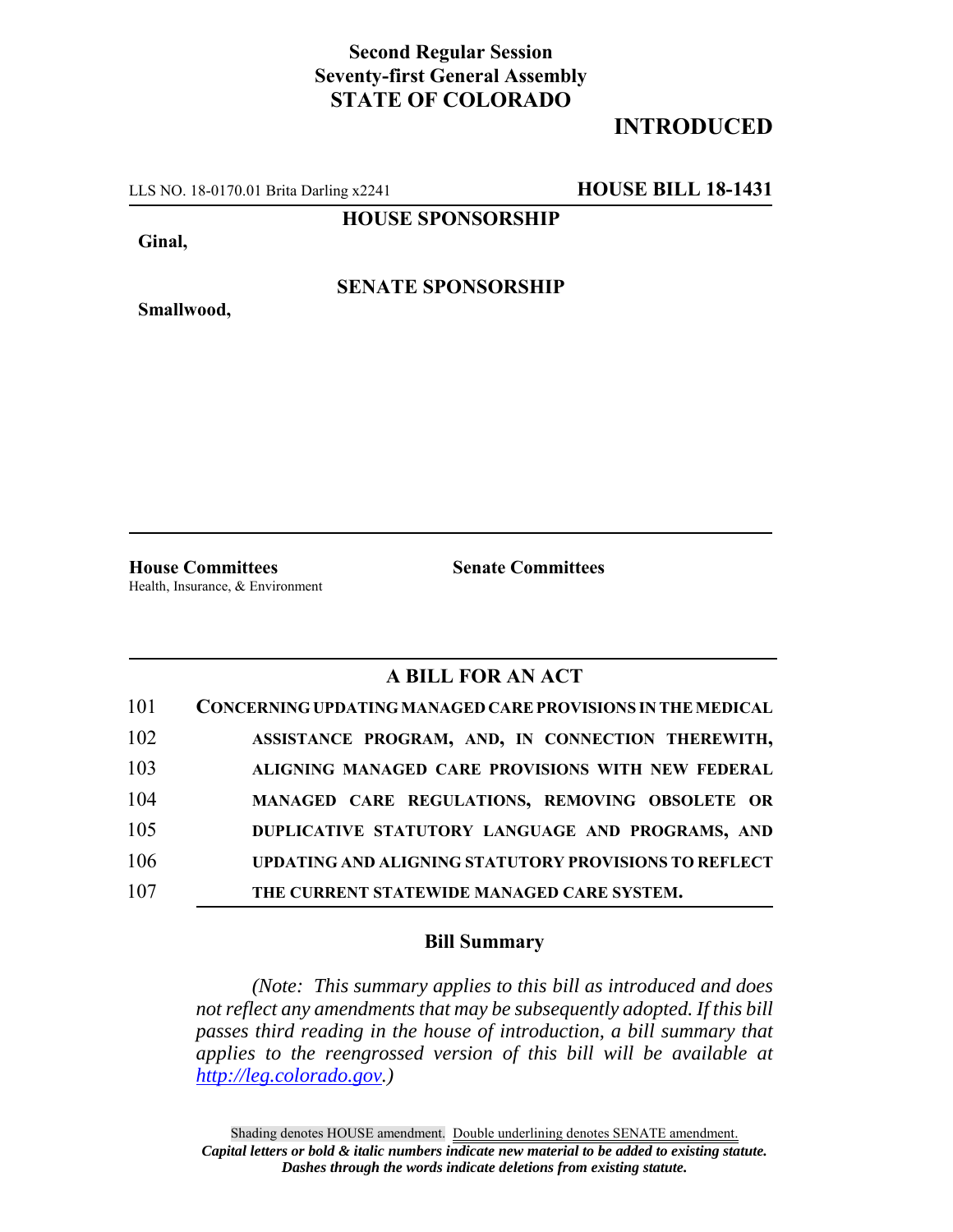The bill amends, repeals, and relocates provisions of part 4 of article 5 of title 25.5, Colorado Revised Statutes, relating to managed care provisions under the medical assistance program to align with the federal "Medicaid and CHIP Managed Care Final Rule of 2016", and to reflect the implementation of the accountable care collaborative as the statewide managed care system.

The bill:

- ! Updates the definition of the statewide managed care system and makes conforming amendments throughout the statutes;
- ! Integrates medicaid community mental health services into the statewide managed care system;
- ! Includes capitated rates specifically for community mental health services;
- ! Establishes the medical home model of care for the statewide managed care system;
- ! Relocates provisions relating to graduate medical education;
- ! Clarifies that the statewide managed care system is authorized to provide services under a single managed care entity (MCE) or a combination of MCE types, including primary care case management entities authorized under federal law;
- ! Removes duplicate provisions relating to the medicaid reform and innovation pilot program;
- ! Relocates provisions relating to the requirement that MCEs certify capitation payments as sufficient;
- ! Removes outdated language referencing behavioral health organizations;
- ! Updates the definitions for "managed care" and "managed care entities" and adds definitions for "medical home" and "primary care case management entities";
- ! Aligns provisions in statutes relating to the features of MCEs with new and existing federal managed care regulations that require:
	- ! Criteria for accepting enrollees and protecting enrollees from discrimination;
	- ! Provisions relating to network adequacy standards;
	- ! Revised communication standards;
	- ! Updated provisions relating to grievances and appeals;
	- ! Participation in a comprehensive quality assessment and performance improvement program; and
	- ! Administration of a program integrity system;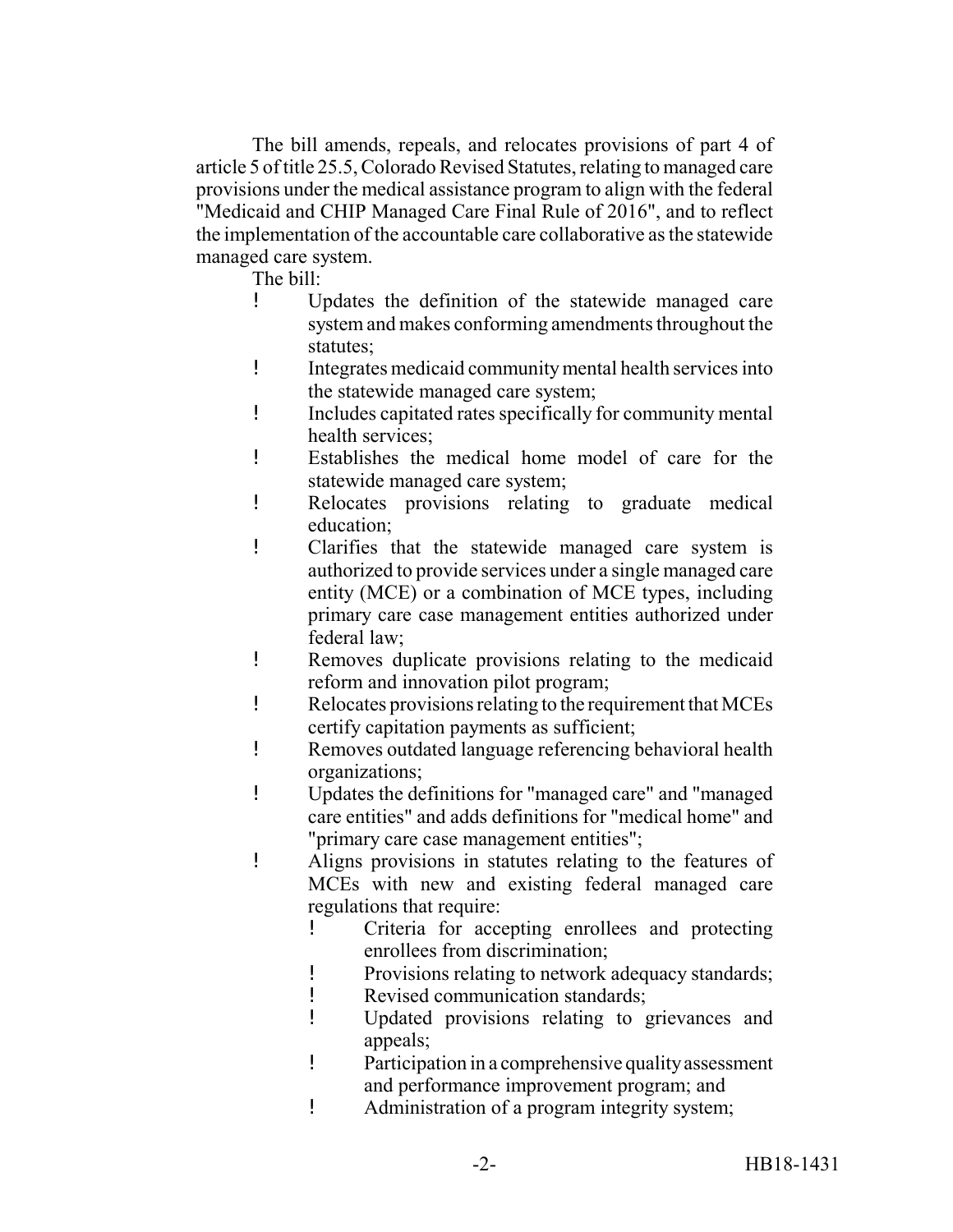- ! Removes certain provisions from statute relating to prescription drug contracting practices that were relevant to a competitive managed care organization model or that duplicated provisions established in rule;
- ! Removes references to the obsolete primary care physician program;
- ! Increases the timeline for the rate setting process for capitation rates to meet new federal review requirements;
- ! Repeals statutory sections that contain provisions that are relocated or revised and included in other statutory sections in the bill, and repeals statutory sections that include obsolete programs or policies; and
- ! Updates statutory references to reflect the relocated, revised, or repealed provisions.
- 1 *Be it enacted by the General Assembly of the State of Colorado:*
- 

# 2 **SECTION 1.** In Colorado Revised Statutes, **amend with** 3 **amended and relocated provisions** 25.5-5-402 as follows:

## 4 **25.5-5-402. Statewide managed care system - definition.**

- 5 (1) The state board shall adopt rules to implement a STATEWIDE managed 6 care system for Colorado medical assistance elients RECIPIENTS pursuant 7 to the provisions of this article ARTICLE 5 and articles 4 and 6 of this title 8 TITLE 25.5. The statewide managed care system shall be implemented to 9 the extent possible.
- 10 (2) The STATEWIDE managed care system implemented pursuant 11 to this article shall ARTICLE 5 DOES not include:
- 12 (a) The services delivered under the residential child health care 13 program described in section 25.5-5-306, except in those counties in 14 which there is a written agreement between the county department of 15 HUMAN OR social services, the designated and contracted behavioral 16 health organization selected pursuant to section 25.5-5-411 MCE 17 RESPONSIBLE FOR COMMUNITY BEHAVIORAL HEALTH CARE, and the state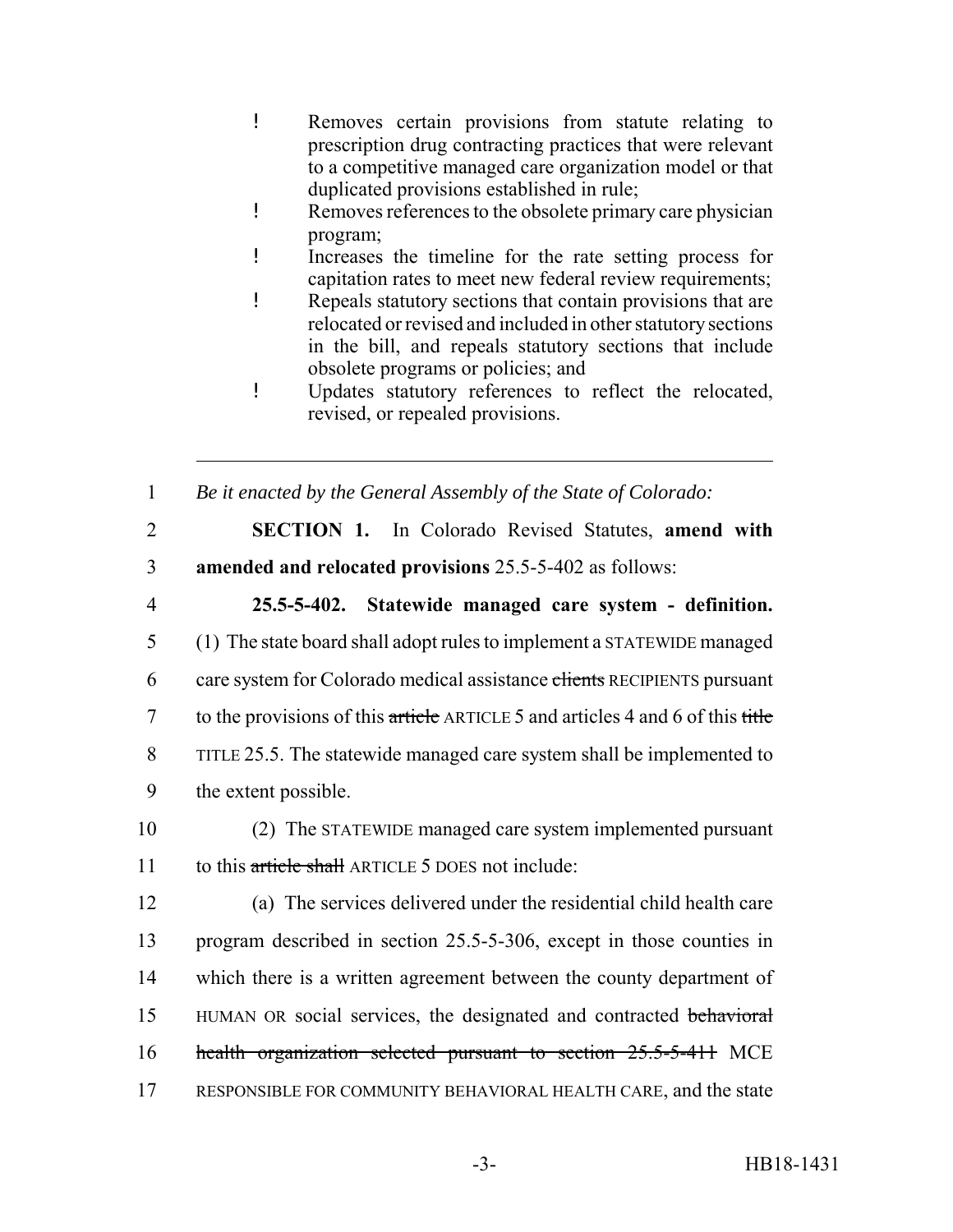department;

 (b) Long-term care services and the program of all-inclusive care for the elderly, as described in section 25.5-5-412. For purposes of this subsection (2), "long-term care services" means nursing facilities and home- and community-based services provided to eligible clients who have been determined to be in need of such services pursuant to the "Colorado Medical Assistance Act" and the state board's rules.

 (3) **Bidding.** The state department is authorized to institute a program for competitive bidding pursuant to section 24-103-202 or 24-103-203, C.R.S., for managed care entities seeking to provide medical services for medicaid clients eligible to be enrolled in managed care. The 12 state department is authorized to award contracts to more than one offeror. The state department procedures shall seek to use competitive 14 bidding procedures to maximize the number of managed care choices available to medicaid clients over the long term that meet the 16 requirements of sections 25.5-5-404 and 25.5-5-406. THE STATEWIDE MANAGED CARE SYSTEM MUST INCLUDE A STATEWIDE SYSTEM OF COMMUNITY BEHAVIORAL HEALTH CARE THAT MUST:

 (a) **[Formerly 25.5-5-411 (1)(a)]** There is an urgent need to Address the economic, social, and personal costs to the state of Colorado and its citizens of untreated BEHAVIORAL HEALTH DISORDERS, INCLUDING mental health and substance use disorders;

 (b) **[Formerly 25.5-5-411 (1)(b)]** APPROACH behavioral health 24 disorders including mental health and substance use disorders, are AS treatable conditions not unlike other chronic health issues that require a combination of behavioral change and medication or other treatment; When individuals receive appropriate prevention, early intervention,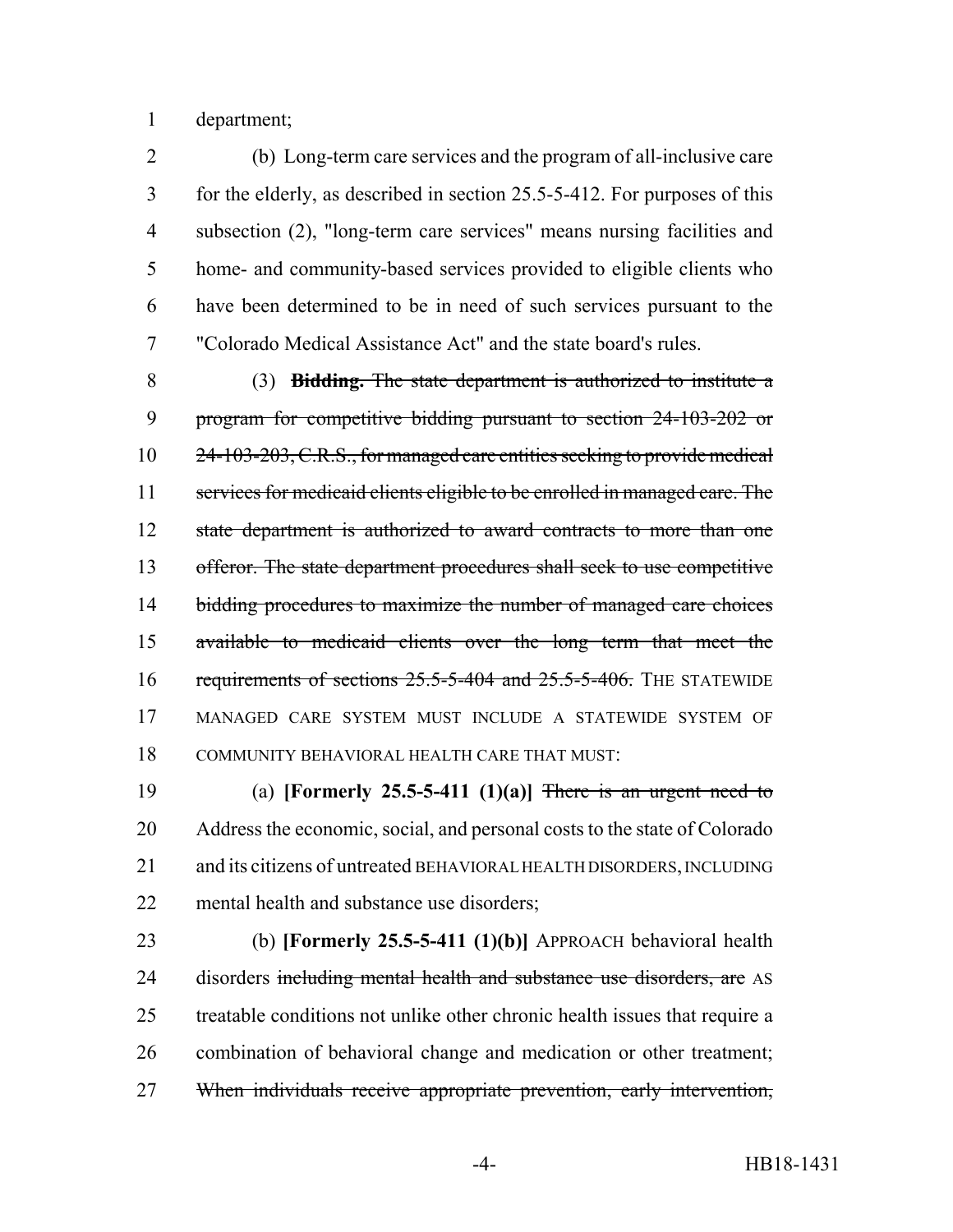treatment, and recovery services, they can live full, productive lives.

 (c) **[Formerly 25.5-5-411 (1)(f)]** OFFER timely access through multiple points of entry to a full continuum of culturally responsive BEHAVIORAL HEALTH services, including prevention, early intervention, 5 crisis response, treatment, and recovery is necessary for an effective integrated system SERVICES, THAT SUPPORT INDIVIDUALS LIVING FULL, PRODUCTIVE LIVES;

 (d) **[Formerly 25.5-5-411 (1)(e)]** Adult and youth consumers and 9 their families need FEATURE A COMPREHENSIVE AND INTEGRATED SYSTEM OF quality behavioral health care that is individualized and coordinated 11 to meet their INDIVIDUALS' changing needs; through a comprehensive and 12 integrated system; AND

 (e) BE PAID FOR BY THE STATE DEPARTMENT ESTABLISHING CAPITATED RATES SPECIFICALLY FOR COMMUNITY MENTAL HEALTH SERVICES THAT ACCOUNT FOR A COMPREHENSIVE CONTINUUM OF NEEDED SERVICES SUCH AS THOSE PROVIDED BY COMMUNITY MENTAL HEALTH 17 CENTERS AS DEFINED IN SECTION 27-66-101;

 (f) **[Formerly 25.5-5-411 (1)(j)**] The overarching goal of this 19 behavioral health system transformation shall be to Make the behavioral health system's administrative processes, service delivery, and funding more effective and efficient to improve outcomes for Colorado citizens. (4) **Waivers.** The implementation of this part 4 is conditioned, to 23 the extent applicable, on the issuance of necessary waivers by the federal 24 government. The provisions of this part 4 shall be implemented to the

25 extent authorized by federal waiver, if so required by federal law THE

- STATEWIDE MANAGED CARE SYSTEM MUST PROMOTE THE UTILIZATION OF
- THE MEDICAL HOME MODEL OF CARE FOR ALL ENROLLED MEMBERS. THE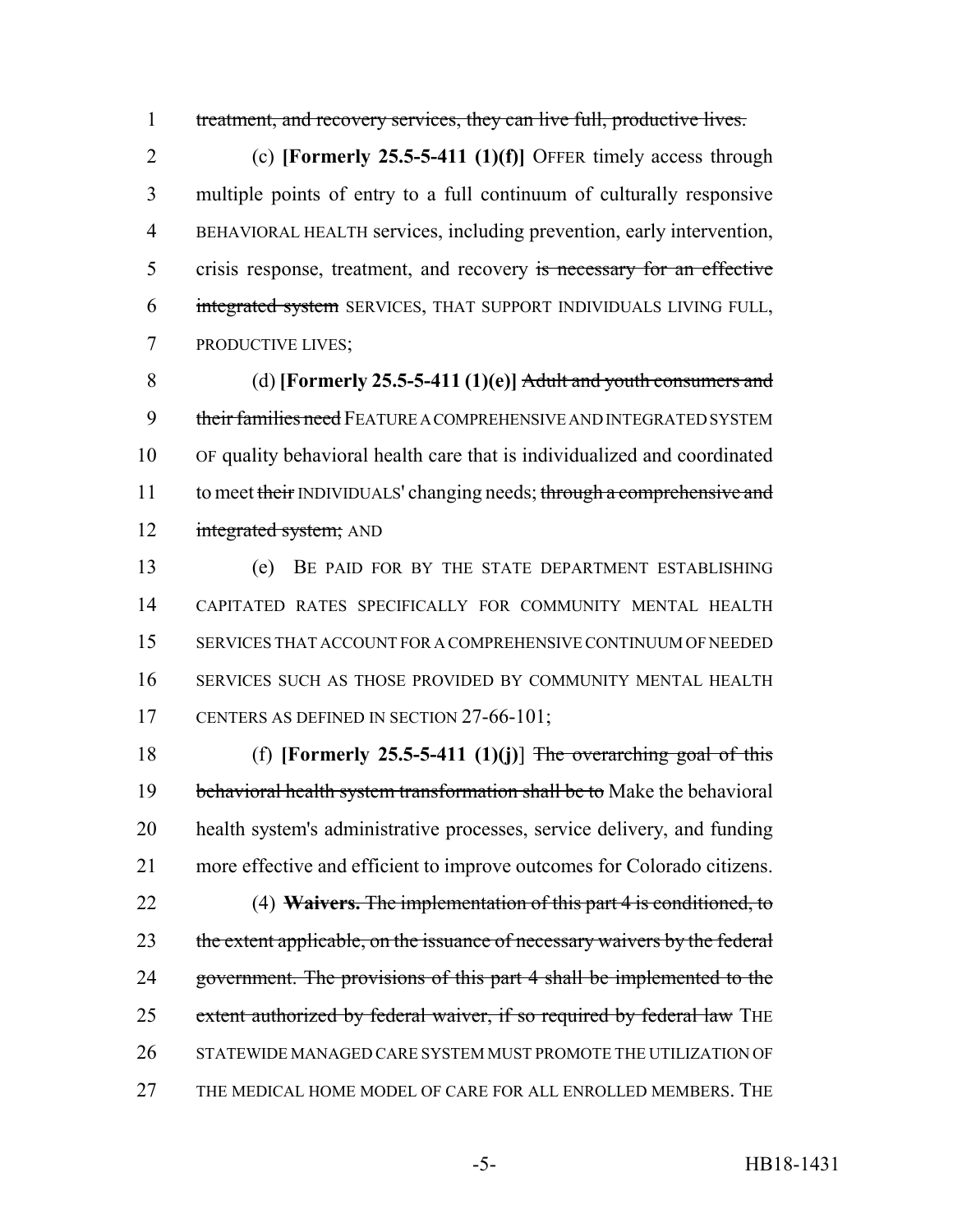MEDICAL HOME MODEL OF CARE ESTABLISHES A FOCAL POINT OF CARE FOR COMPREHENSIVE PRIMARY CARE AND EFFICIENT COORDINATION WITH SPECIALTY CARE PROVIDERS AND OTHER HEALTH CARE SYSTEMS. THE MEDICAL HOME MODEL HAS PROVEN EFFECTIVE IN PROMOTING EARLY INTERVENTION AND PREVENTION, IMPROVING INDIVIDUALS' HEALTH, AND REDUCING HEALTH CARE COSTS.

7 (5) **Graduate medical education.** The state department shall 8 continue the graduate medical education, referred to in this subsection  $(5)$ 9 as "GME", funding to teaching hospitals that have graduate medical 10 education expenses in their medicare cost report and are participating as 11 providers under one or more MCEs with a contract with the state 12 department under this part 4. GME funding for recipients enrolled in an 13 MCE shall be excluded from the premiums paid to the MCE and shall be 14 paid directly to the teaching hospital. The state board shall adopt rules to 15 implement this subsection (5) and establish the rate and method of 16 reimbursement THE STATEWIDE MANAGED CARE SYSTEM BUILDS UPON 17 THE LESSONS LEARNED FROM PREVIOUS MANAGED CARE AND COMMUNITY 18 BEHAVIORAL HEALTH CARE PROGRAMS IN THE STATE IN ORDER TO REDUCE 19 BARRIERS THAT MAY NEGATIVELY IMPACT MEDICAID RECIPIENT 20 EXPERIENCE, MEDICAID RECIPIENT HEALTH, AND EFFICIENT USE OF STATE 21 RESOURCES. THE STATEWIDE MANAGED CARE SYSTEM IS AUTHORIZED TO 22 PROVIDE SERVICES UNDER A SINGLE MCE TYPE OR A COMBINATION OF 23 MCE TYPES.

24  $(6)$  (a) For requests for proposals occurring on and after January 25 1, 2015, the state department shall allow for payment proposals that 26 include, but need not be limited to, global payment, risk adjustment, risk 27 sharing, and aligned payment incentives, including, but not limited to,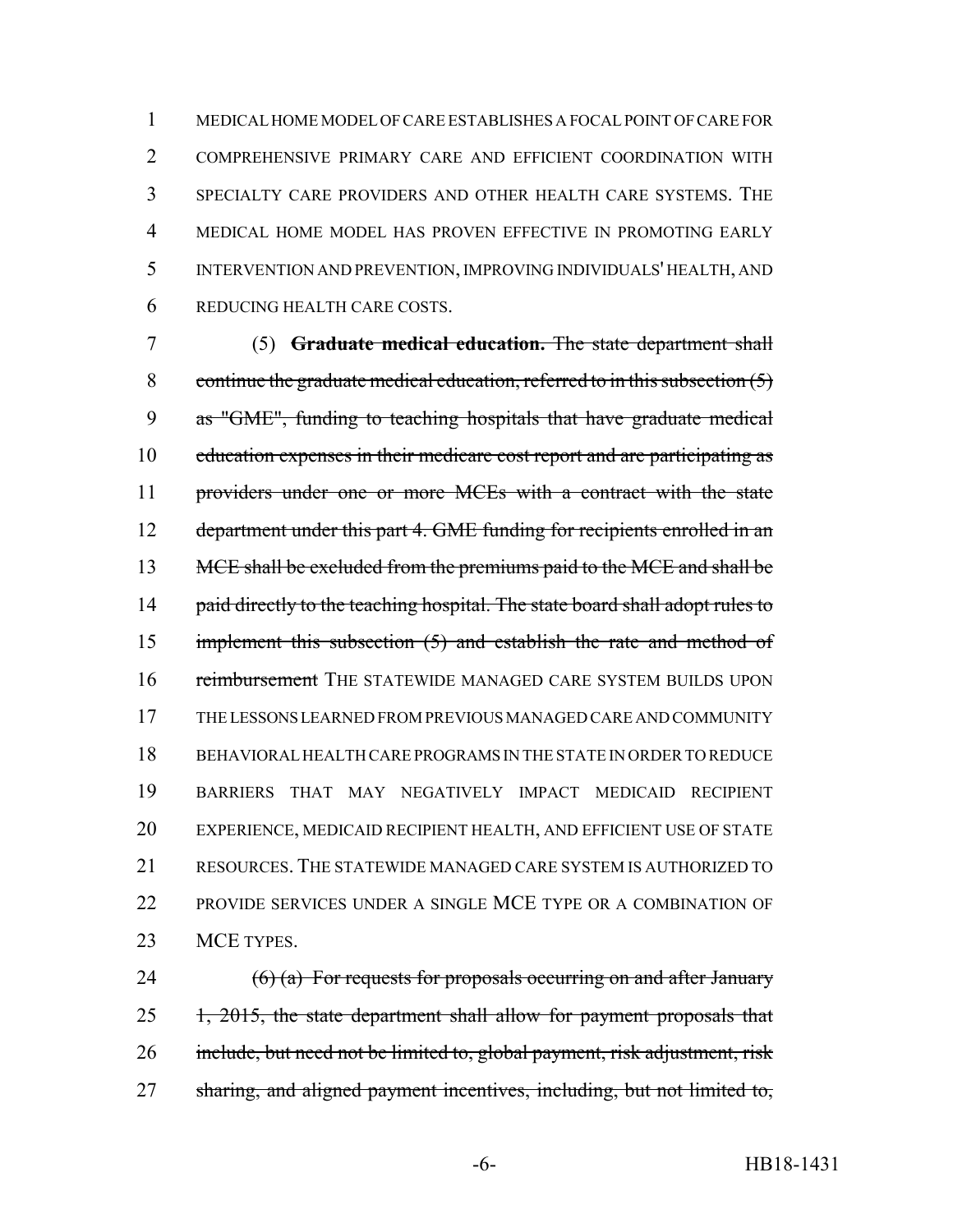1 gainsharing, for health benefits and services provided to medical 2 assistance clients pursuant to sections  $25.5-5-404$  (1)(k) and (1)(l),  $3 \frac{25.5-5-406}{2}$ , and paragraph (b) of subsection (2) of this section.

4 (b) The state department shall have the discretion to determine 5 which proposals satisfy the request for proposal, including:

6 (I) Whether the proposals are appropriate for the state's 7 coordinated care system; and

8 (II) The state department's ability to ensure inpatient and 9 outpatient hospital reimbursements are maximized up to the upper limits, 10 as defined in 42 CFR 447.272 and 42 CFR 447.321 and calculated by the 11 state department periodically.

12 (c) The state department may seek any federal waiver necessary 13 to ensure that the effect of the request for proposals does not adversely 14 impact upper payment limits and considerations shall include, but are not 15 limited to, the establishment of an uncompensated care cost pool or a 16 hospital incentive program.

17 (6) **[Formerly 25.5-5-406 (1)(a)(I) introductory portion]** The 18 state department shall, to the extent it determines feasible, provide 19 medicaid-eligible recipients a choice among competing MCEs. MCEs 20 shall provide enrollees a choice among providers within the MCE. 21 Consistent with federal requirements and rules promulgated by the state 22 board, the state department is authorized to assign a medicaid recipient to 23 a particular MCE, or PCCM if: CONSISTENT WITH FEDERAL 24 REQUIREMENTS AND RULES PROMULGATED BY THE STATE BOARD.

25 (7) THE STATE DEPARTMENT IS AUTHORIZED TO ENTER INTO A 26 CONTRACT WITH MCOS, PCCM ENTITIES, PREPAID AMBULATORY HEALTH 27 PLANS, AND PREPAID INPATIENT HEALTH PLANS, SUBJECT TO THE RECEIPT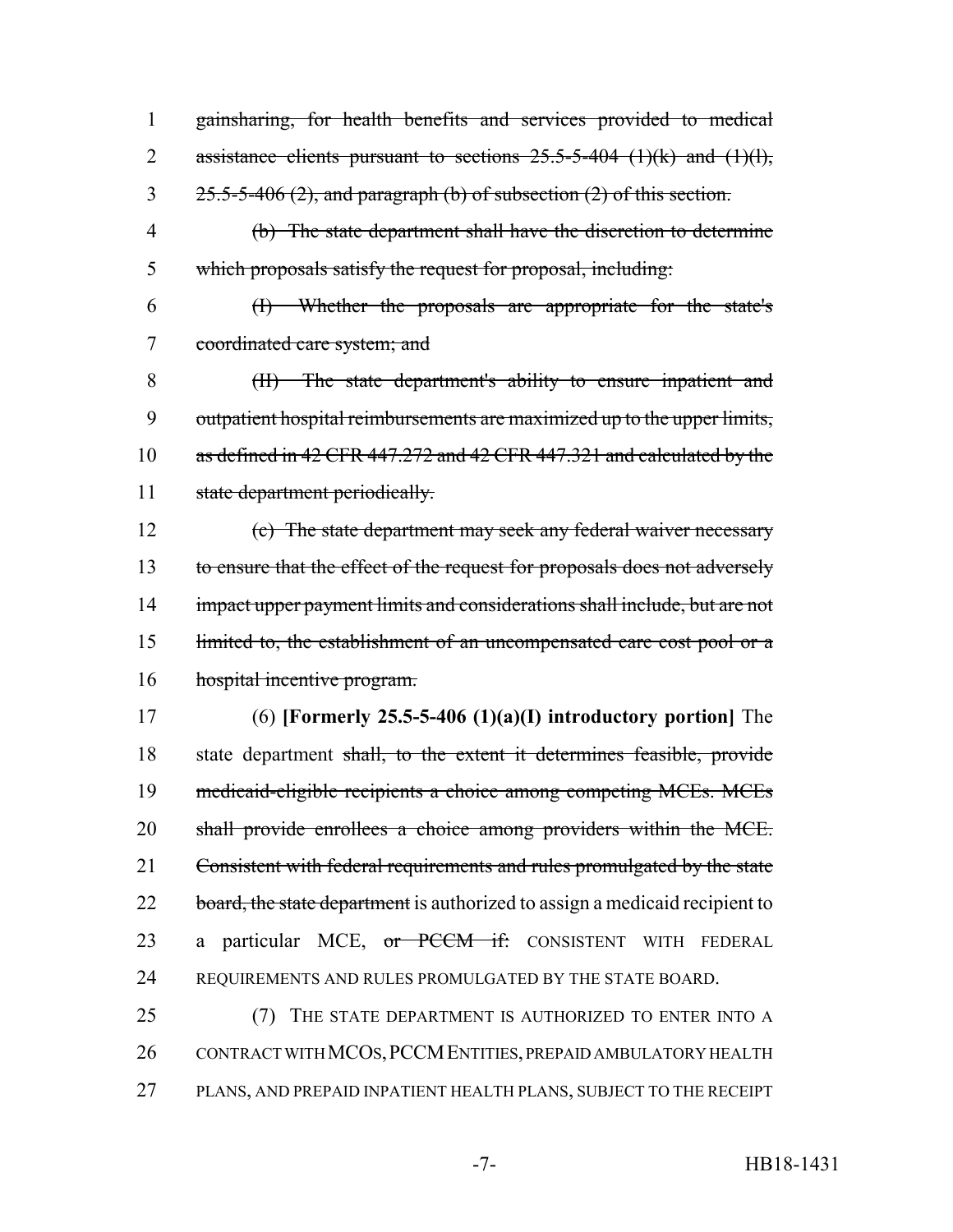1 OF ANY REQUIRED FEDERAL AUTHORIZATIONS AND PURSUANT TO THE 2 REQUIREMENTS OF THIS SECTION.

 (8) **[Formerly 25.5-5-402 (4)] Waivers.** The implementation of this part 4 is conditioned, to the extent applicable, on the issuance of necessary waivers by the federal government. The provisions of this part 4 shall MUST be implemented to the extent authorized by federal waiver, if so required by federal law.

8 (9) **[Formerly 25.5-5-402 (3)] Bidding.** The state department is 9 authorized to institute a program for competitive bidding pursuant to 10 section 24-103-202 or 24-103-203  $C.R.S.,$  for managed care entities 11 MCEs seeking to provide, medical ARRANGE FOR, OR OTHERWISE BE 12 RESPONSIBLE FOR THE PROVISION OF services for medicaid clients eligible 13 to be enrolled in managed care to its ENROLLEES. The state department is 14 authorized to award contracts to more than one offeror. The state 15 department procedures shall seek to use competitive bidding procedures 16 to maximize the number of managed ENCOURAGE COMPETITION AND 17 IMPROVE THE QUALITY OF care choices available to medicaid clients 18 RECIPIENTS over the long term that meet MEETS the requirements of 19 sections  $25.5 - 5 - 404$  and  $25.5 - 5 - 406$  25.5 - 5 -402 AND 25.5 - 5 - 406.1.

20 (10) **[Formerly 25.5-5-404 (1)(k)]** Except as provided in 21 paragraph (m) of this subsection (1), for capitation payments effective on 22 and after July 1, 2003, An MCE that is contracting for a defined scope of 23 services under a risk contract shall certify the financial stability of the 24 MCE pursuant to criteria established by the division of insurance. and 25 shall certify, as a condition of entering into a contract with the state 26 department, that the capitation payments set forth in the contract between 27 the MCE and the state department are sufficient to ensure the financial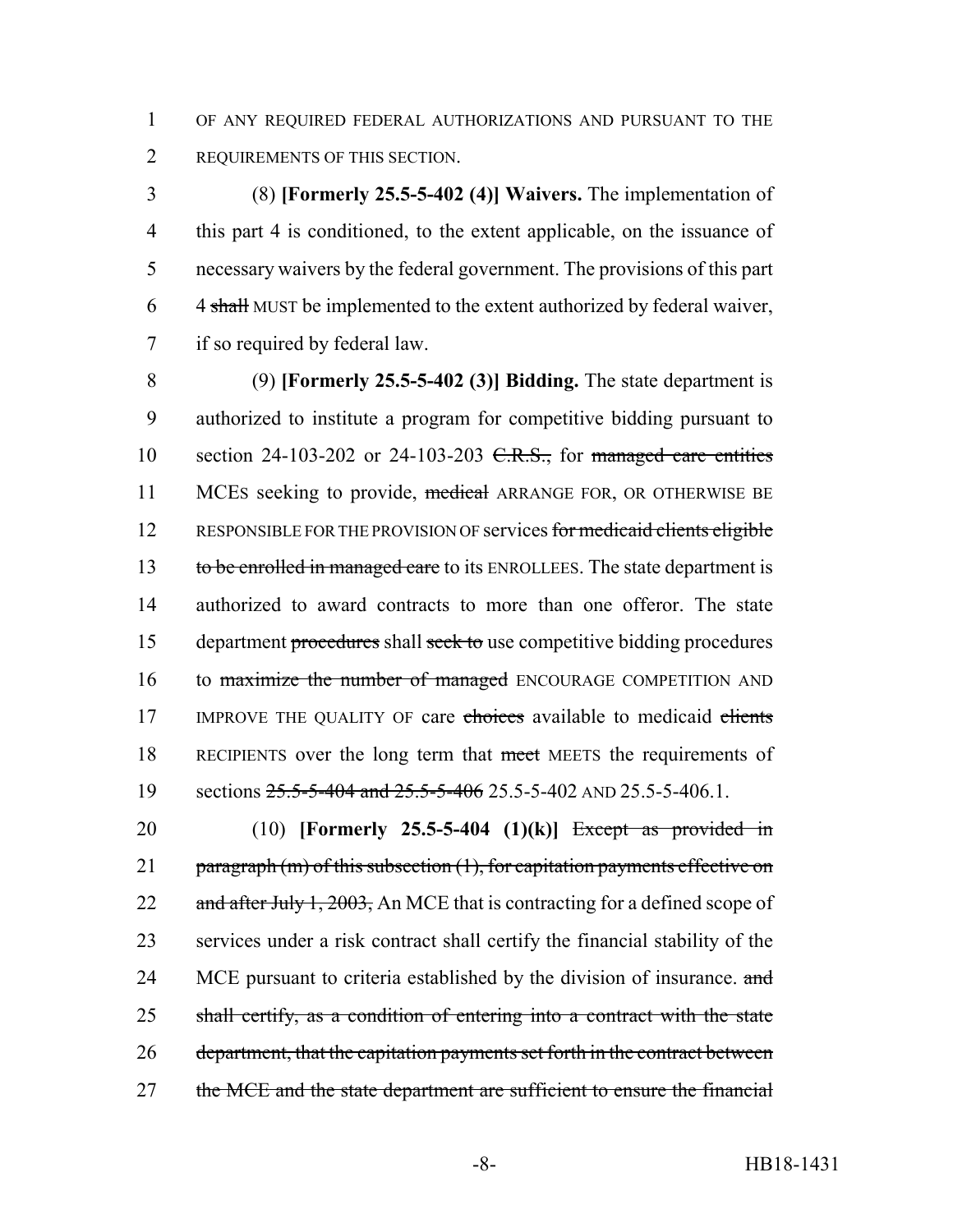stability of the MCE with respect to delivery of services to the medicaid recipients covered in the contract.

 (11) THE STATE DEPARTMENT SHALL CONDUCT A REVIEW OF EACH MCE, IN ACCORDANCE WITH FEDERAL REQUIREMENTS, PRIOR TO THE IMPLEMENTATION OF A CONTRACT TO ASSESS THE ABILITY AND CAPACITY OF THE MCE TO SATISFACTORILY PERFORM THE OPERATIONAL REQUIREMENTS OF THE CONTRACT.

 (12) **[Formerly 25.5-5-402 (5)] Graduate medical education.** The state department shall continue the graduate medical education, 10 referred to in this subsection  $\left(5\right)$  (12) as "GME", funding to teaching hospitals that have graduate medical education expenses in their medicare cost report and are participating as providers under one or more MCEs with a contract with the state department under this part 4. GME funding 14 for recipients enrolled in an MCE shall be IS excluded from the premiums 15 paid to the MCE and shall MUST be paid directly to the teaching hospital. 16 The state board shall adopt rules to implement this subsection  $(5)(12)$  and establish the rate and method of reimbursement.

 (13) **[Formerly 25.5-5-404 (5)]** Nothing in this part 4 shall be 19 construed to create CREATES an exemption from the applicable provisions 20 of title 10.  $C.R.S.$ 

 (14) **[Formerly 25.5-5-404 (6)]** Nothing in this part 4 shall be 22 construed to create CREATES an entitlement to an MCE to contract with the state department.

 **SECTION 2.** In Colorado Revised Statutes, 25.5-5-403, **amend** (2.5), (3)(a), (4), and (8); **repeal** (1); and **add** (5.5) and (7.5) as follows: **25.5-5-403. Definitions.** As used in this part 4, unless the context otherwise requires: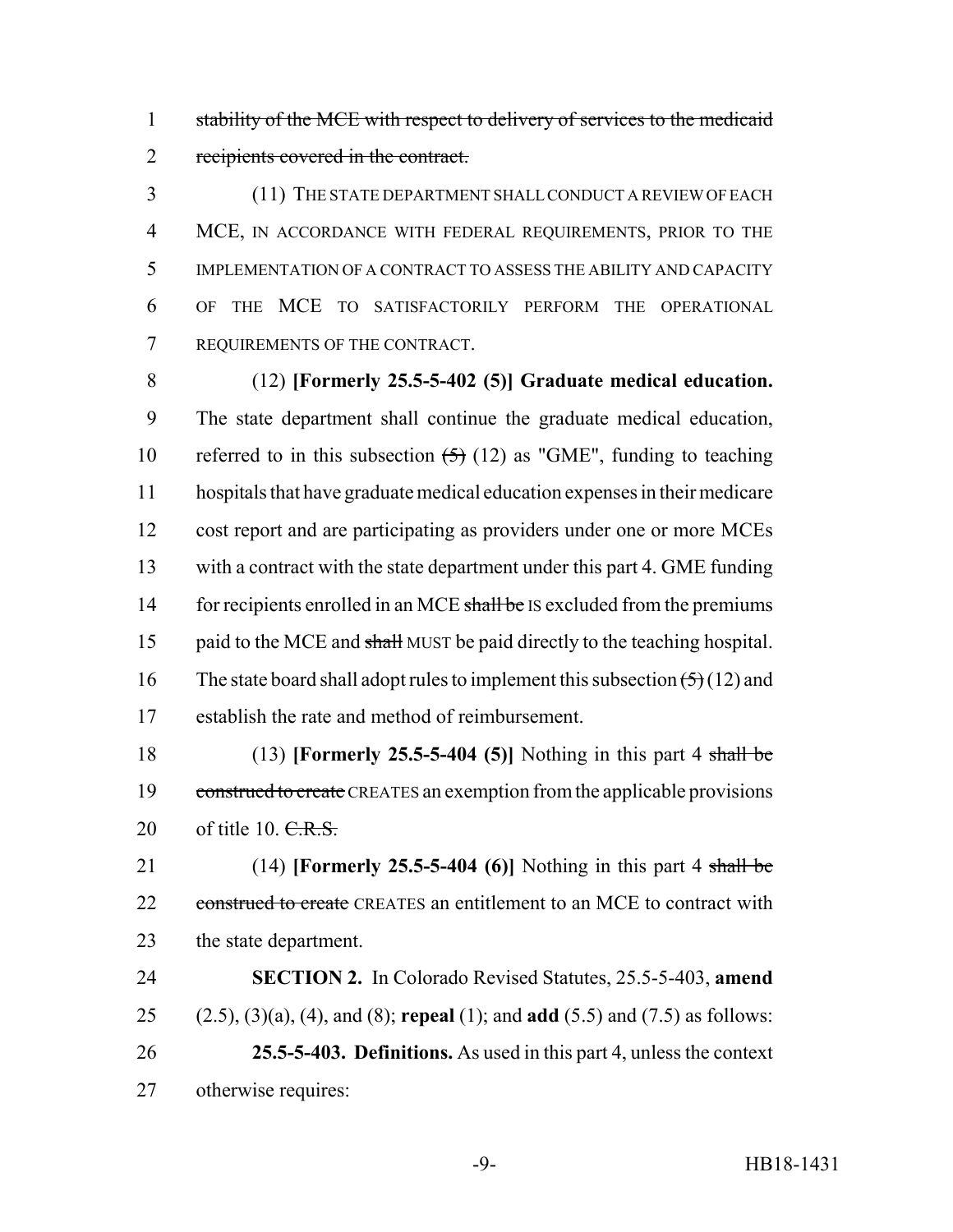(1) "Behavioral health organization", referred to in this part 4 as a "BHO", means an entity contracting with the state department to provide only behavioral health services.

- (2.5) "Global payment" means a population-based payment mechanism that is constructed on a per-member, per-month calculation. Global payments shall MUST account for prospective local community or health system cost trends and value, as measured by quality and 8 satisfaction metrics, and shall incorporate community cost experience and reported encounter data to the greatest extent possible to address regional variation and improve longitudinal performance. Risk adjustments, risk-sharing, and aligned payment incentives may be utilized to achieve 12 performance improvement. The rate calculations for global payment are exempt from the provisions of section 25.5-5-408. An entity that uses 14 global payment pursuant to section  $25.5-5-404$  25.5-5-402 shall meet the 15 applicable financial solvency requirements of section  $25.5-5-404$  (1)(k) 16 and  $(1)(1)$  SECTIONS 25.5-5-402 (10) AND 25.5-5-408 (1)(f) and the 17 essential community provider requirements of section 25.5-5-404 (2) and 18  $\left(\frac{3}{2}\right)$  SECTIONS 25.5-5-406.1 (1)(f)(II) AND 25.5-5-408 (1)(d).
	-

(3) (a) "Managed care" means

 (I) a predefined set of services to recipients delivered by a managed care entity as defined in subsection (4) of this section; or HEALTH CARE DELIVERY SYSTEM ORGANIZED TO MANAGE COSTS, 23 UTILIZATION, AND QUALITY. MEDICAID MANAGED CARE PROVIDES FOR THE DELIVERY OF MEDICAID HEALTH BENEFITS AND ADDITIONAL SERVICES THROUGH CONTRACTED ARRANGEMENTS BETWEEN STATE MEDICAID AGENCIES AND MCES.

27 (II) The delivery of services provided by the primary care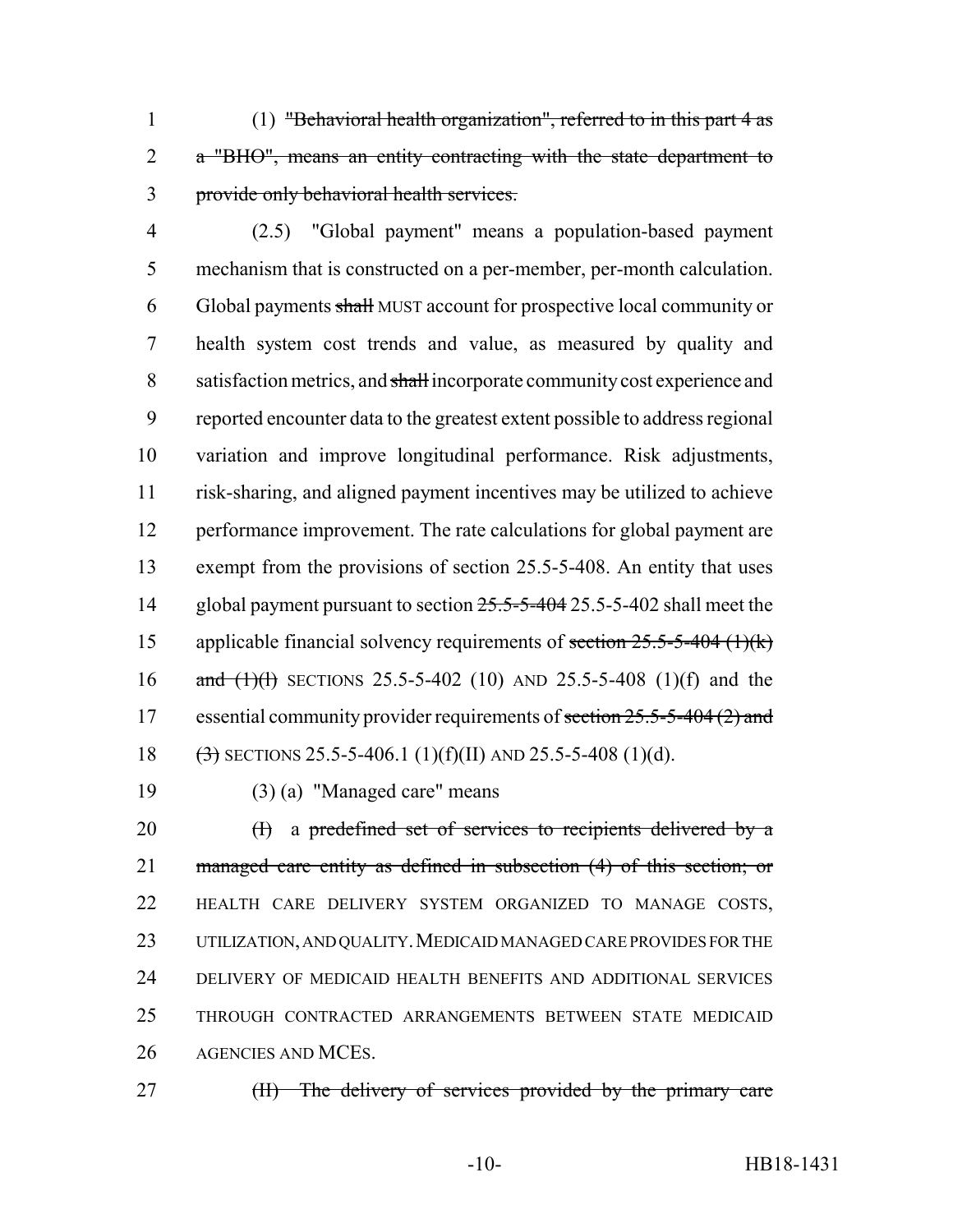physician program established in section 25.5-5-407, which is a primary care case manager as defined in subsection (8) of this section.

 (III) (Deleted by amendment, L. 2008, p. 390, § 2, effective August 5, 2008.)

 (4) "Managed care entity", referred to in this part 4 as an "MCE", 6 means an entity that enters into a contract to provide services in  $a$  THE STATEWIDE managed care system, including managed care organizations 8 MCOS, prepaid inpatient health plans, and prepaid ambulatory health plans, but excluding primary care case managers, as defined in subsection 10 (8) of this section AND PCCM ENTITIES.

 (5.5) "MEDICAL HOME" MEANS AN APPROPRIATELY QUALIFIED MEDICAL HEALTH CARE PRACTICE THAT VERIFIABLY ENSURES CONTINUOUS ACCESS TO COMPREHENSIVE, ACCESSIBLE, AND COORDINATED COMMUNITY-BASED PRIMARY CARE.ALL MEDICAL HOMES MAY HAVE, BUT ARE NOT LIMITED TO, THE FOLLOWING:

(a) HEALTH MAINTENANCE AND PREVENTIVE CARE;

(b) ANTICIPATORY GUIDANCE AND HEALTH EDUCATION;

18 (c) ACUTE AND CHRONIC ILLNESS CARE;

 (d) COORDINATION OF MEDICATIONS, SPECIALISTS, AND THERAPIES;

(e) PROVIDER PARTICIPATION IN HOSPITAL CARE; AND

 (f) MENTAL HEALTH CARE, ORAL HEALTH CARE, AND OTHER RELATED SERVICES, AS APPROPRIATE.

 (7.5) "PRIMARY CARE CASE MANAGEMENT ENTITY", REFERRED TO IN THIS PART 4 AS A "PCCM ENTITY", MEANS AN ENTITY CONTRACTING WITH THE STATE DEPARTMENT THAT MEETS THE DEFINITION OF PRIMARY CARE CASE MANAGEMENT ENTITY AS DEFINED IN 42 CFR 438.2.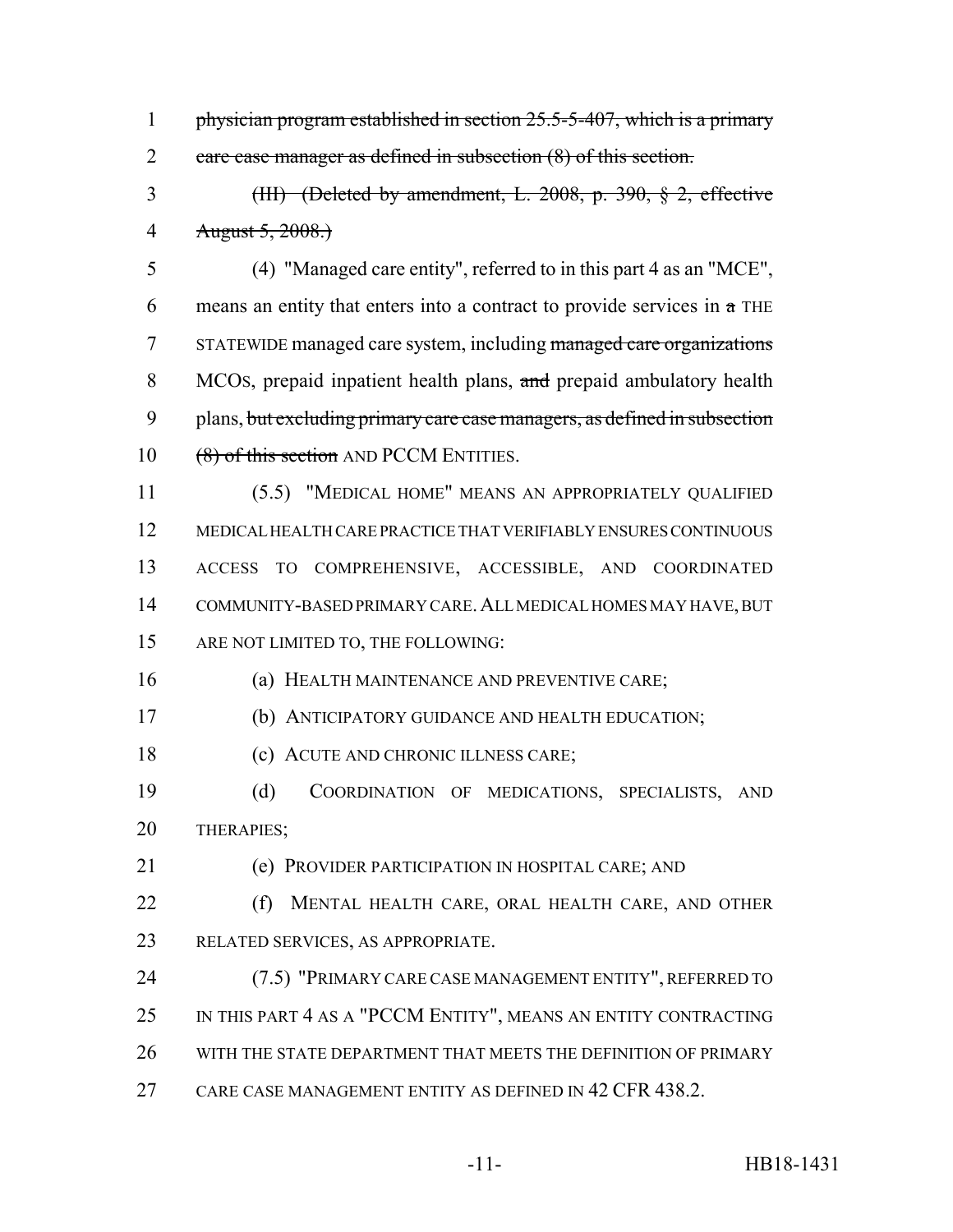(8) "Primary care case manager", referred to in this part 4 as a "PCCM", means an entity contracting with the state department A PHYSICIAN, A PHYSICIAN GROUP PRACTICE, OR OTHER PRACTITIONER AS IDENTIFIED BY THE STATE that meets the definition of primary care case manager as defined in 42 CFR 438.2.

 **SECTION 3.** In Colorado Revised Statutes, **add with amended and relocated provisions** 25.5-5-406.1 as follows:

 **25.5-5-406.1. Required features of statewide managed care system.** (1) **[Formerly 25.5-5-406 (1) introductory portion] General features.** All medicaid managed care programs shall MUST contain the following general features, in addition to others that the FEDERAL 12 GOVERNMENT, state department, and the state board consider necessary for the effective and cost-efficient operation of those programs:

 (a) **[Formerly 25.5-5-404 (1)(q)]** The MCE shall accept all enrollees THAT THE STATE DEPARTMENT ASSIGNS TO THE MCE IN THE ORDER IN WHICH THEY ARE ASSIGNED, WITHOUT RESTRICTION, regardless 17 of health status OR NEED FOR HEALTH CARE SERVICES;

 (b) THE MCE SHALL NOT DISCRIMINATE AGAINST ENROLLED MEMBERS ON THE BASIS OF RACE, COLOR, ETHNIC OR NATIONAL ORIGIN, ANCESTRY, AGE, SEX, GENDER, SEXUAL ORIENTATION, GENDER IDENTITY AND EXPRESSION, DISABILITY, RELIGION, CREED, OR POLITICAL BELIEFS, AND SHALL NOT USE ANY POLICY OR PRACTICE THAT HAS THE EFFECT OF DISCRIMINATING ON THE BASIS OF RACE, COLOR, ETHNIC OR NATIONAL ORIGIN, ANCESTRY, AGE, SEX, GENDER, SEXUAL ORIENTATION, GENDER IDENTITY AND EXPRESSION, DISABILITY, RELIGION, CREED, OR POLITICAL BELIEFS;

(c) THE MCE SHALL ALLOW EACH ENROLLED MEMBER TO CHOOSE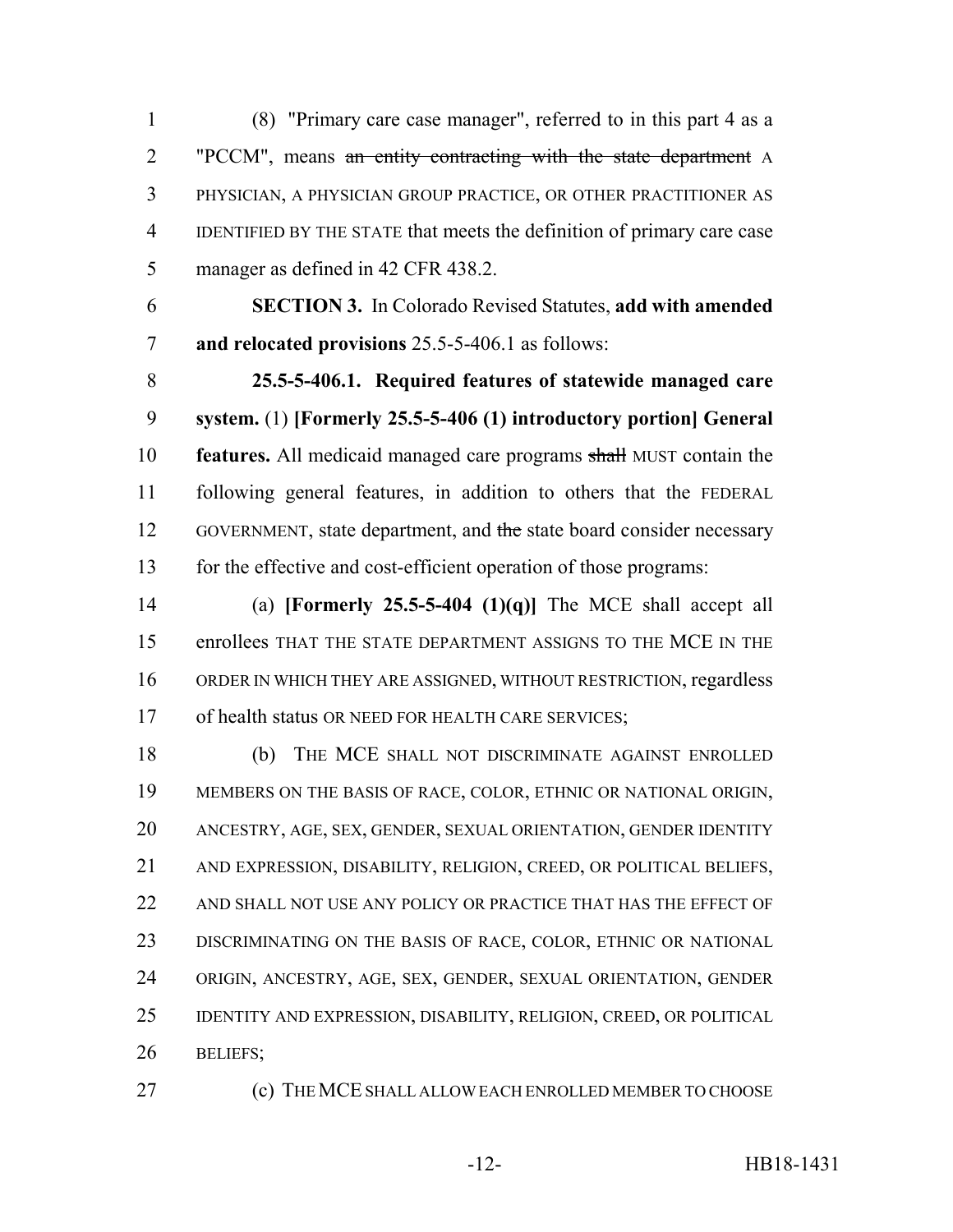HIS OR HER NETWORK PROVIDER TO THE EXTENT POSSIBLE AND APPROPRIATE;

 (d) **[Formerly 25.5-5-404 (4)(a)]** Notwithstanding any waivers authorized by the federal department of health and human services, or any successor agency, each contract between the state department and an MCE selected to participate in the statewide managed care system under this part 4 shall comply with the requirements of 42 U.S.C. sec. 1396a 8 (a)(23)(B);

 (e) THE MCE SHALL ENSURE ACCESS TO CARE FOR ALL ENROLLED MEMBERS IN NEED OF MEDICALLY NECESSARY SERVICES COVERED IN THE CONTRACT;

 (f) THE MCE SHALL CREATE, ADMINISTER, AND MAINTAIN A NETWORK OF PROVIDERS, BUILDING ON THE CURRENT NETWORK OF MEDICAID PROVIDERS, TO SERVE THE HEALTH CARE NEEDS OF ITS MEMBERS. IN DOING SO, THE MCE SHALL:

 (I) SUPPORT PROVIDERS IN SERVING THE MEDICAID POPULATION AND IMPLEMENT VALUE-BASED PAYMENT METHODOLOGIES FOR NETWORK PROVIDERS THAT INCENTIVIZE AND REWARD PROVIDERS FOR THE EFFECTIVE AND EFFICIENT DELIVERY OF HIGH-QUALITY SERVICES TO ENROLLED MEMBERS;

 (II) **[Formerly 25.5-5-404 (2)]** (A) The MCE shall Seek proposals from each ECP in a county in which the MCE is enrolling recipients for those services that the MCE provides or intends to provide and that an 24 ECP provides or is capable of providing. To assist MCEs in seeking 25 proposals, the state department shall provide MCEs with a list of ECPs 26 in each county. The MCE shall consider such proposals in good faith and 27 shall, when deemed reasonable by the MCE based on the needs of its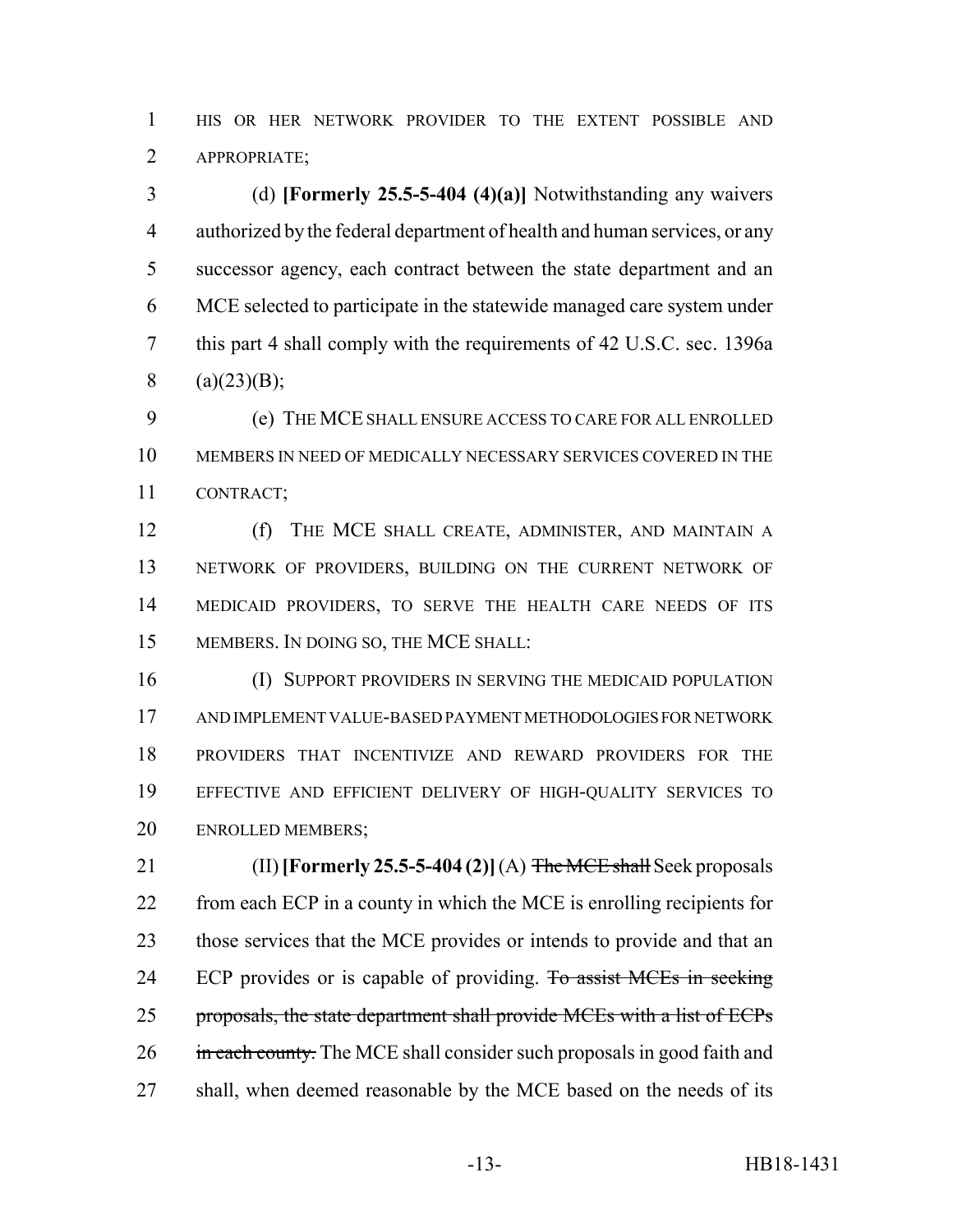enrollees, contract with ECPs. Each ECP shall be willing to negotiate on reasonably equitable terms with each MCE. ECPs making proposals 3 under this subsection  $(2)(1)(f)(II)$  must be able to meet the contractual 4 requirements of the MCE. The requirements of this subsection  $(2)$  shall (1)(f)(II) DO not apply to an MCE in areas in which the MCE operates entirely as a group model health maintenance organization.

 (B) **[Formerly 25.5-5-404 (3)]** In selecting MCEs, the state department shall not penalize an MCE for paying cost-based reimbursement to federally qualified health centers as defined in the FEDERAL "Social Security Act".

 (III) DEMONSTRATE THAT THERE ARE SUFFICIENT INDIAN HEALTH CARE PROVIDERS PARTICIPATING IN THE PROVIDER NETWORK TO ENSURE TIMELY ACCESS TO SERVICES AVAILABLE UNDER THE CONTRACT FROM SUCH PROVIDERS FOR INDIAN ENROLLEES WHO ARE ELIGIBLE TO RECEIVE SERVICES.

 (g) THE MCE SHALL ENSURE THAT ITS CONTRACTED NETWORK PROVIDERS ARE CAPABLE OF SERVING ALL MEMBERS, INCLUDING CONTRACTING WITH PROVIDERS WITH SPECIALIZED TRAINING AND EXPERTISE ACROSS ALL AGES, LEVELS OF ABILITY, GENDER IDENTITIES, AND CULTURAL IDENTITIES;

 (h) THE MCE SHALL MEET THE NETWORK ADEQUACY STANDARDS, AS ESTABLISHED BY THE STATE DEPARTMENT, DESCRIBING THE MAXIMUM TIME AND DISTANCE AN ENROLLED MEMBER IS EXPECTED TO TRAVEL IN ORDER TO ACCESS THE PROVIDER TYPES COVERED UNDER THE STATE CONTRACT;

 (i) THE MCE SHALL MEET, AND REQUIRE ITS NETWORK PROVIDERS TO MEET, STANDARDS AS ESTABLISHED BY THE STATE DEPARTMENT FOR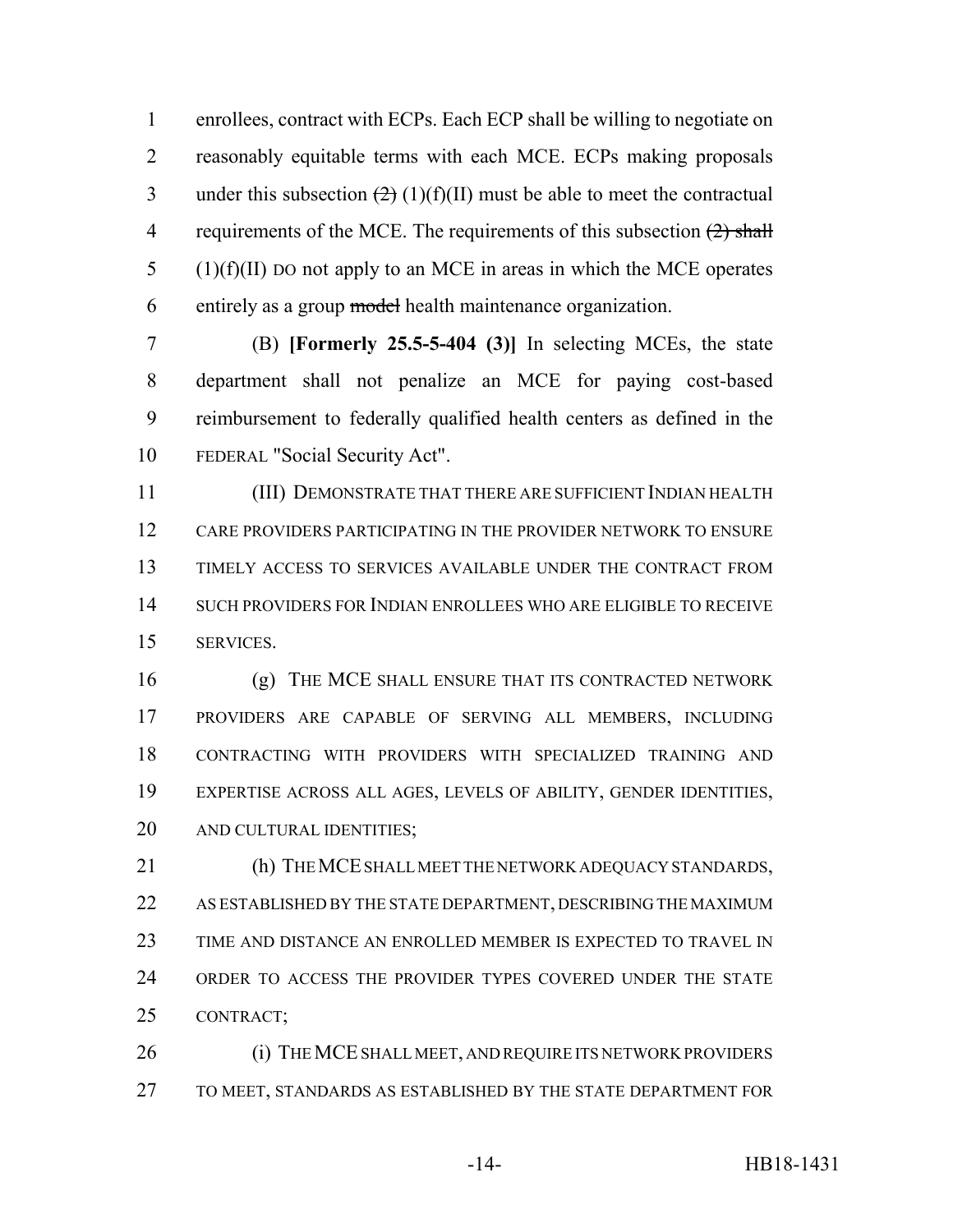TIMELY ACCESS TO CARE AND SERVICES, TAKING INTO ACCOUNT THE 2 URGENCY OF THE NEED FOR SERVICES;

 (j) **[Formerly 25.5-5-404 (1)(a)]** The MCE shall not interfere with 4 appropriate medical care decisions rendered by the provider nor penalize the provider for requesting medical services outside the standard treatment protocols developed by the MCE or its contractors. ITS CONTRACTED NETWORK PROVIDERS;

 (k) THE MCE SHALL COMPLY WITH THE STATE DEPARTMENT'S TRANSITION OF CARE POLICY TO ENSURE CONTINUED ACCESS TO SERVICES DURING A TRANSITION FROM FEE-FOR-SERVICE TO AN MCE OR TRANSITION FROM ONE MCE TO ANOTHER WHEN AN ENROLLEE, IN THE ABSENCE OF CONTINUED ACCESS TO SERVICES, WOULD SUFFER SERIOUS DETRIMENT TO HIS OR HER HEALTH OR BE AT RISK OF HOSPITALIZATION OR INSTITUTIONALIZATION;

 (l) THE MCE SHALL PROVIDE AND FACILITATE THE DELIVERY OF SERVICES IN A CULTURALLY COMPETENT MANNER TO ALL MEMBERS, INCLUDING THOSE WITH LIMITED ENGLISH PROFICIENCY, DIVERSE CULTURAL AND ETHNIC BACKGROUNDS, AND DISABILITIES, AND REGARDLESS OF GENDER, SEXUAL ORIENTATION, OR GENDER IDENTITY; **(m) THE MCE SHALL PROVIDE COMMUNICATIONS IN A MANNER** 

 AND FORMAT THAT MAY BE EASILY UNDERSTOOD AND IS READILY 22 ACCESSIBLE BY MEMBERS;

 (n) **Grievances and appeals.** (I) (A) EACH MCE SHALL ESTABLISH A GRIEVANCE AND APPEAL SYSTEM THAT COMPLIES WITH RULES ESTABLISHED BY THE STATE BOARD AND FEDERAL GOVERNMENT. (B) **[Similar to 25.5-5-406 (1)(b)]** AN ENROLLEE IS ENTITLED TO DESIGNATE A REPRESENTATIVE, INCLUDING BUT NOT LIMITED TO AN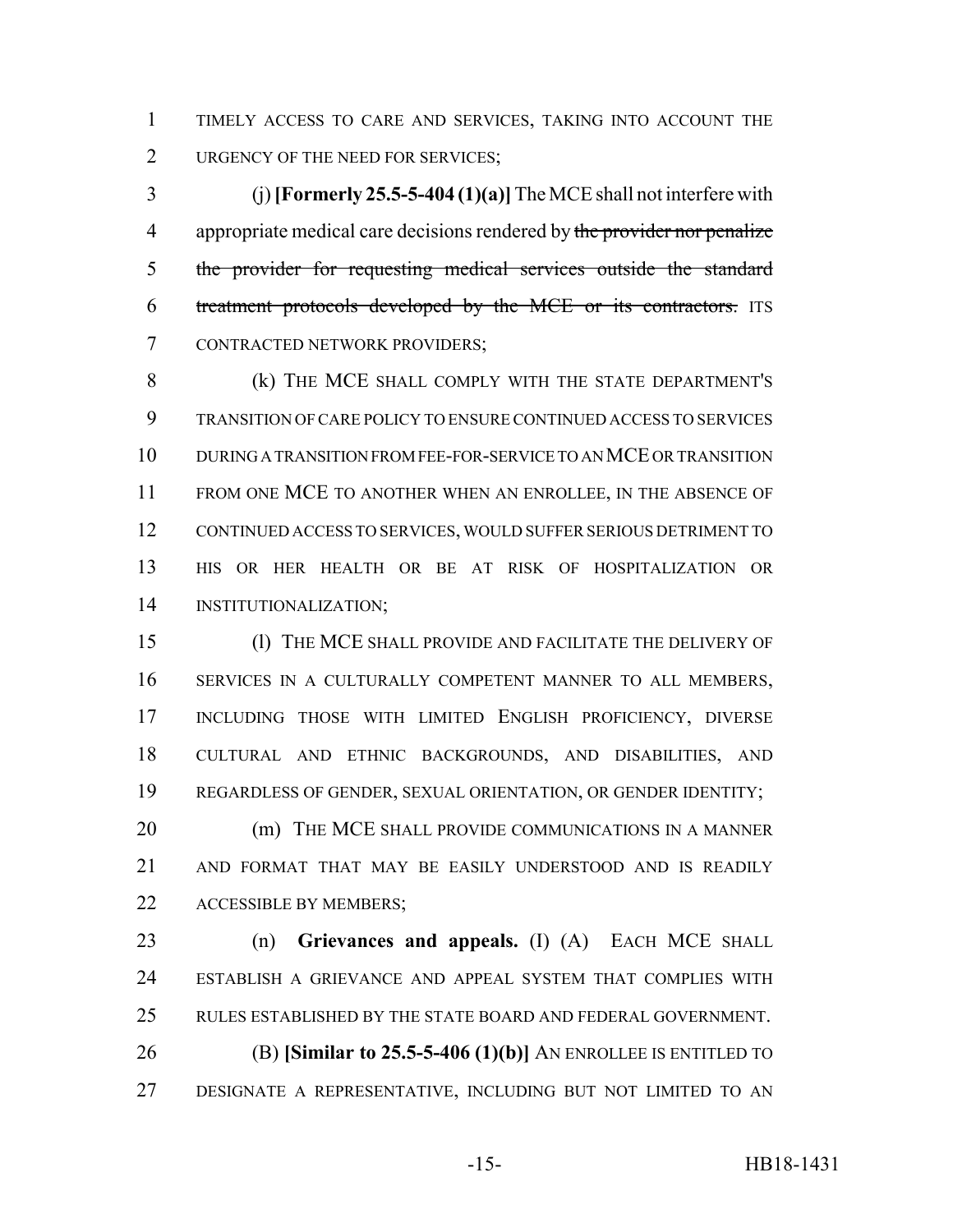ATTORNEY, THE OMBUDSMAN FOR MEDICAID MANAGED CARE, A LAY ADVOCATE, OR THE ENROLLEE'S PHYSICIAN, TO FILE AND PURSUE A GRIEVANCE OR APPEAL ON BEHALF OF THE ENROLLEE. THE PROCEDURE MUST ALLOW FOR THE UNENCUMBERED PARTICIPATION OF PHYSICIANS.

 (II) **[Formerly 25.5-5-404 (1)(o)]** The MCE has SHALL HAVE AN established a grievance procedure pursuant to the provisions in section  $7 \times 25.5-5-406$  (1)(b) SYSTEM that allows for the CLIENT EXPRESSION OF DISSATISFACTION AT ANY TIME ABOUT ANY MATTER RELATED TO THE MCE'S CONTRACTED SERVICES, OTHER THAN AN ADVERSE BENEFIT DETERMINATION. THE GRIEVANCE SYSTEM MUST PROVIDE timely 11 resolution of disputes regarding the quality of care, services to be 12 provided, and other issues raised by the recipient. OF SUCH matters shall 13 be resolved in a manner consistent with the medical needs of the 14 individual recipient. The MCE shall notify all recipients involved in a dispute with the MCE of their right to seek an administrative review of 16 an adverse decision made by the MCE pursuant to section 25.5-1-107.

**(III) (A) THE MCE SHALL HAVE AN APPEAL SYSTEM FOR REVIEW**  OF ANY DETERMINATION BY THE MCE TO DENY A SERVICE AUTHORIZATION REQUEST OR TO AUTHORIZE A SERVICE IN AN AMOUNT, 20 DURATION, OR SCOPE THAT IS LESS THAN REQUESTED.

 (B) **[Similar to 25.5-5-406 (1)(b)]** EACH MCE SHALL UTILIZE AN APPEAL PROCESS FOR EXPEDITED REVIEWS THAT COMPLIES WITH RULES ESTABLISHED BY THE STATE BOARD.THE APPEAL PROCESS FOR EXPEDITED REVIEWS MUST PROVIDE A MEANS BY WHICH AN ENROLLEE MAY COMPLAIN AND SEEK RESOLUTION CONCERNING ANY ACTION OR FAILURE TO ACT IN AN EMERGENCY SITUATION THAT IMMEDIATELY IMPACTS THE ENROLLEE'S ACCESS TO QUALITY HEALTH CARE SERVICES, TREATMENTS, OR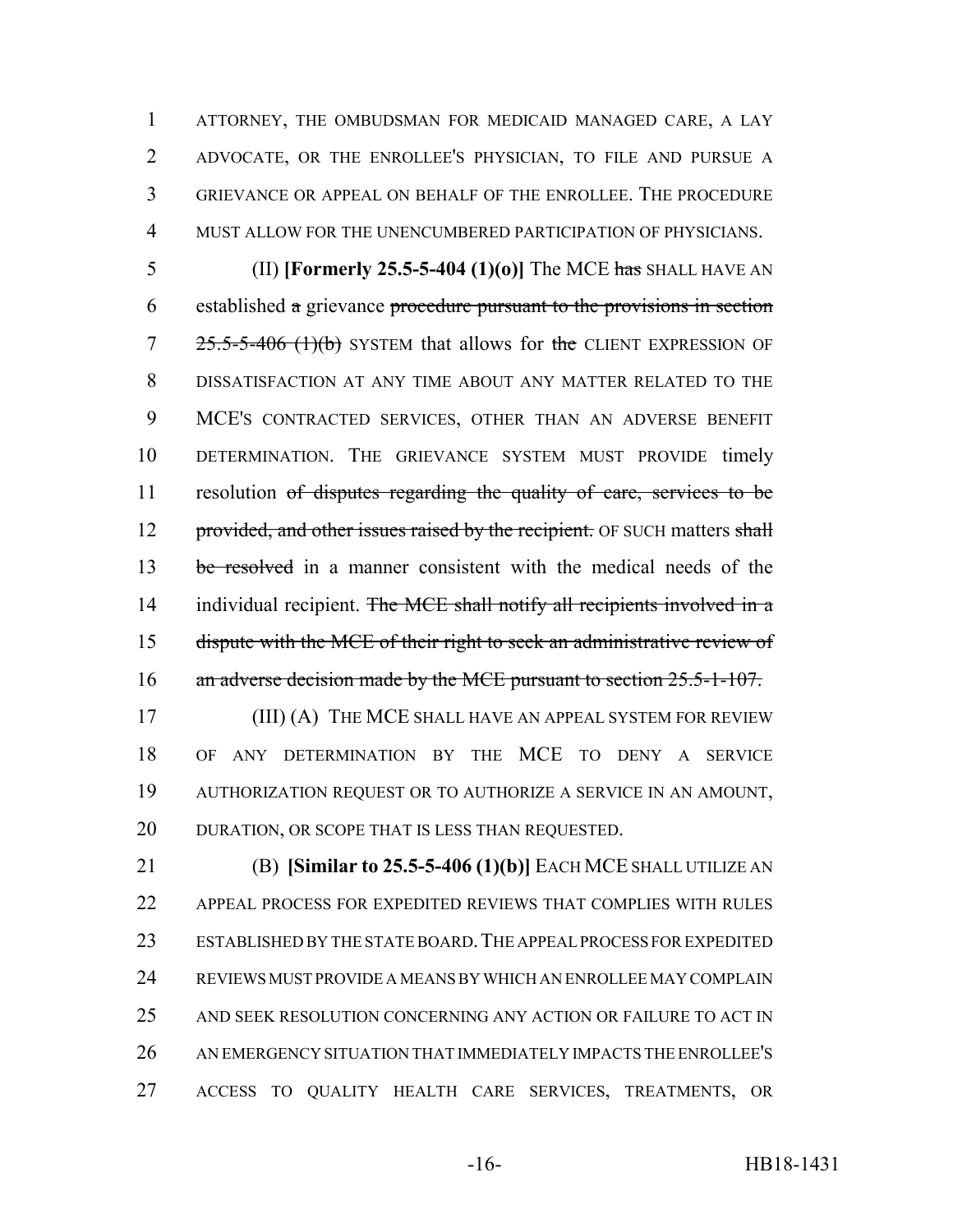PROVIDERS.

 (C) **[Formerly 25.5-5-406 (1)(b)]** Each MCE or PCCM shall utilize a complaint and grievance procedure and a process for expedited reviews that comply with rules established by the state board. The complaint and grievance procedure shall provide a means by which enrollees may complain about or grieve any action or failure to act that impacts an enrollee's access to, satisfaction with, or the quality of health 8 care services, treatments, or providers The state department shall establish the position of ombudsman for medicaid managed care WHO SHALL, IF THE ENROLLEE REQUESTS, ACT AS THE ENROLLEE'S REPRESENTATIVE IN RESOLVING APPEALS WITH THE MCE. It is the intent of the general assembly that the ombudsman for medicaid managed care be independent from the state department and selected through a competitive bidding process. In the event the state department is unable to contract with an independent ombudsman, an employee of the state department may serve 16 as the ombudsman for medicaid managed care. The ombudsman shall, if 17 the enrollee requests, act as the enrollee's representative in resolving 18 complaints and grievances with the MCE or PCCM. The process for expedited reviews shall provide a means by which an enrollee may complain and seek resolution concerning any action or failure to act in an emergency situation that immediately impacts the enrollee's access to 22 quality health care services, treatments, or providers. An enrollee shall be 23 entitled to designate a representative, including but not limited to an 24 attorney, the ombudsman for medicaid managed care, a lay advocate, or the enrollee's physician, to file and pursue a grievance or expedited review on behalf of the enrollee. The procedure shall allow for the 27 unencumbered participation of physicians. An enrollee whose complaint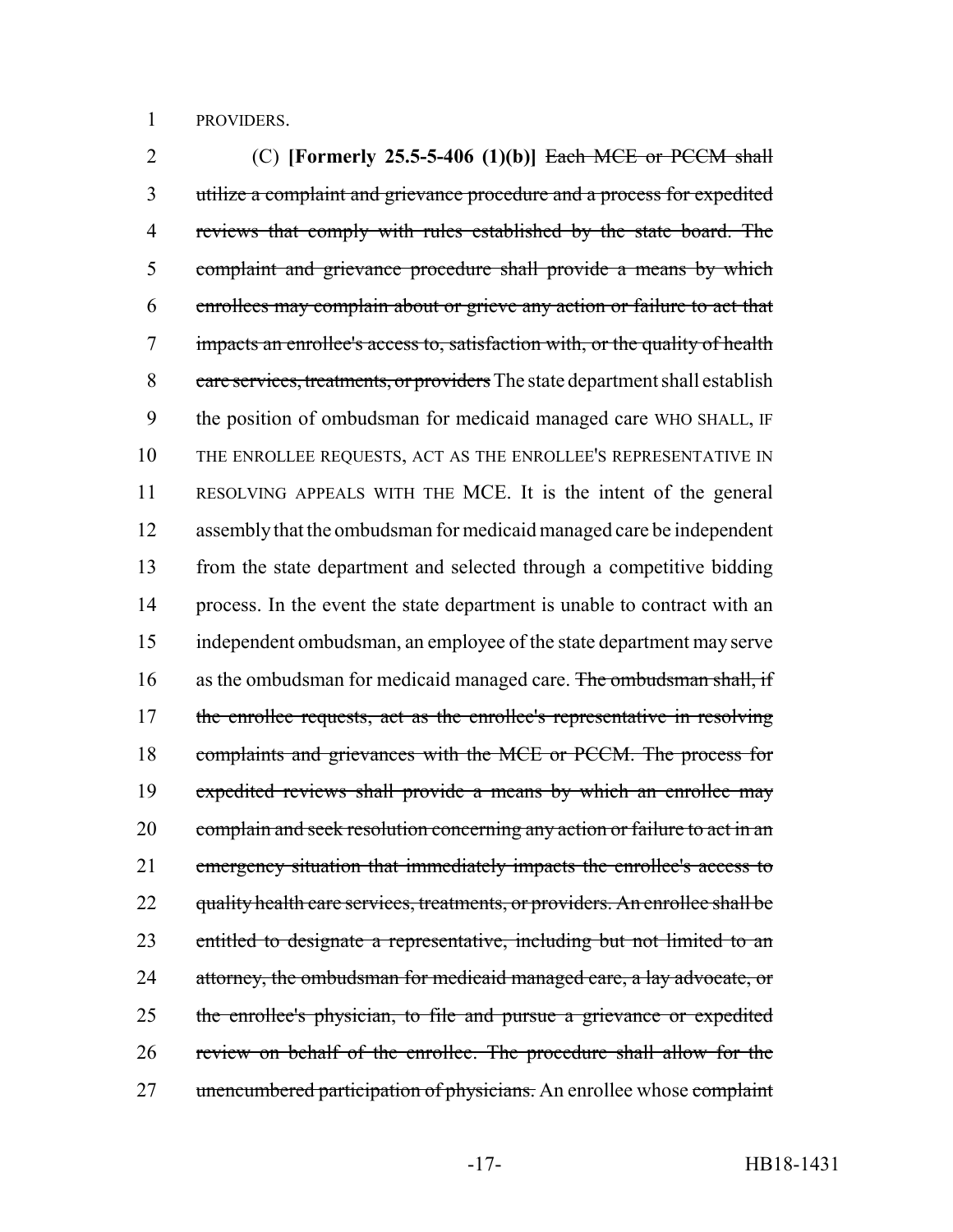1 or grievance APPEAL is not resolved to his or her satisfaction by a 2 procedure described in this paragraph (b) or who chooses to forego a 3 procedure described in this paragraph  $(b)$  shall be SUBSECTION  $(1)(n)$ , OR WHOSE APPEAL IS DEEMED EXHAUSTED, IS entitled to request a 5 second-level review STATE FAIR HEARING by an independent hearing officer, further judicial review, or both, as provided for by federal law and 7 any state statute or rule. The state department may also provide by rule for arbitration as an optional alternative to the complaint and grievance procedure set forth is this paragraph (b) to the extent that such rules do not violate any other state or federal statutory or constitutional requirements.

 (o) **[Similar to 25.5-5-405]** THE MCE SHALL MAINTAIN AND PARTICIPATE IN AN ONGOING COMPREHENSIVE QUALITY ASSESSMENT AND PERFORMANCE IMPROVEMENT PROGRAM THAT MUST INCLUDE BUT NOT BE LIMITED TO THE FOLLOWING:

 (I) PERFORMANCE IMPROVEMENT PROJECTS DESIGNED TO ACHIEVE SIGNIFICANT IMPROVEMENT, SUSTAINED OVER TIME, IN CLINICAL CARE AND NONCLINICAL CARE AREAS THAT ARE EXPECTED TO HAVE A FAVORABLE EFFECT ON HEALTH OUTCOMES AND MEMBER SATISFACTION; (II) THE COLLECTION AND SUBMISSION OF PERFORMANCE MEASUREMENT DATA AS REQUIRED BY THE STATE DEPARTMENT;

**(III)** THE IMPLEMENTATION AND MAINTENANCE OF MECHANISMS TO DETECT OVERUTILIZATION AND UNDERUTILIZATION OF SERVICES AND TO ASSESS THE QUALITY AND APPROPRIATENESS OF CARE FURNISHED TO 25 ITS MEMBERS, INCLUDING MEMBERS WITH SPECIAL HEALTH CARE NEEDS; AND

(IV) THE MCE SHALL PARTICIPATE ANNUALLY IN AN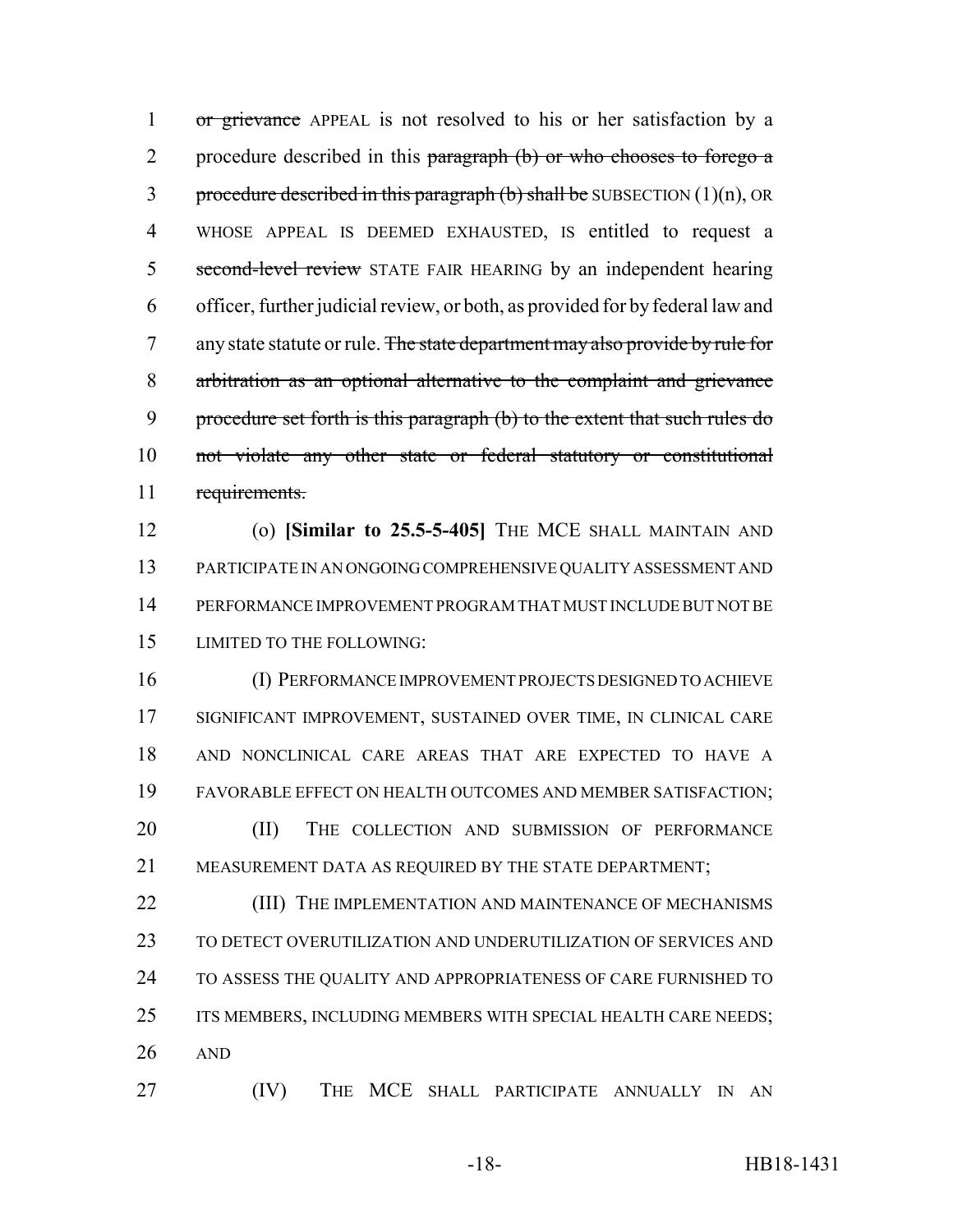INDEPENDENT QUALITY REVIEW AND VALIDATION OF PERFORMANCE IMPROVEMENT PROJECTS, PERFORMANCE MEASURES, AND OTHER CONTRACT REQUIREMENTS;

 (p) THE MCE SHALL ADMINISTER A PROGRAM INTEGRITY SYSTEM TO ENSURE COMPLIANCE WITH ALL REQUIREMENTS ESTABLISHED BY THE FEDERAL GOVERNMENT, STATE OF COLORADO, STATE DEPARTMENT, AND STATE BOARD THAT INCLUDES, BUT IS NOT LIMITED TO:

8 (I) PROCEDURES TO DETECT AND PREVENT FRAUD, WASTE, AND ABUSE;

 (II) SCREENING AND DISCLOSURE PROCESSES TO PREVENT RELATIONSHIPS WITH INDIVIDUALS OR ENTITIES THAT ARE DEBARRED, SUSPENDED, OR OTHERWISE EXCLUDED FROM PARTICIPATING IN ANY FEDERAL HEALTH CARE PROGRAM, PROCUREMENT ACTIVITIES, OR NONPROCUREMENT ACTIVITIES; AND

 (III) TREATMENT OF RECOVERIES OF OVERPAYMENT TO PROVIDERS;

 (q) **[Formerly 25.5-5-406 (1)(c)] Billing medicaid recipients.** Notwithstanding any federal regulations or the general prohibition of section 25.5-4-301 against providers billing medicaid recipients, a provider may bill a medicaid recipient who is enrolled with a specific medicaid PCCM or MCE and, in circumstances defined by the rules of the state board, receives care from a medical provider outside that organization's network or without referral by the recipient's PCCM;

 (r) **[Formerly 25.5-5-406 (1)(d)] Marketing.** In marketing coverage to medicaid recipients, all MCEs shall comply with all 26 applicable provisions of title  $10 \text{ C.R.S.}$ , regarding health plan marketing. The state board is authorized to promulgate rules concerning the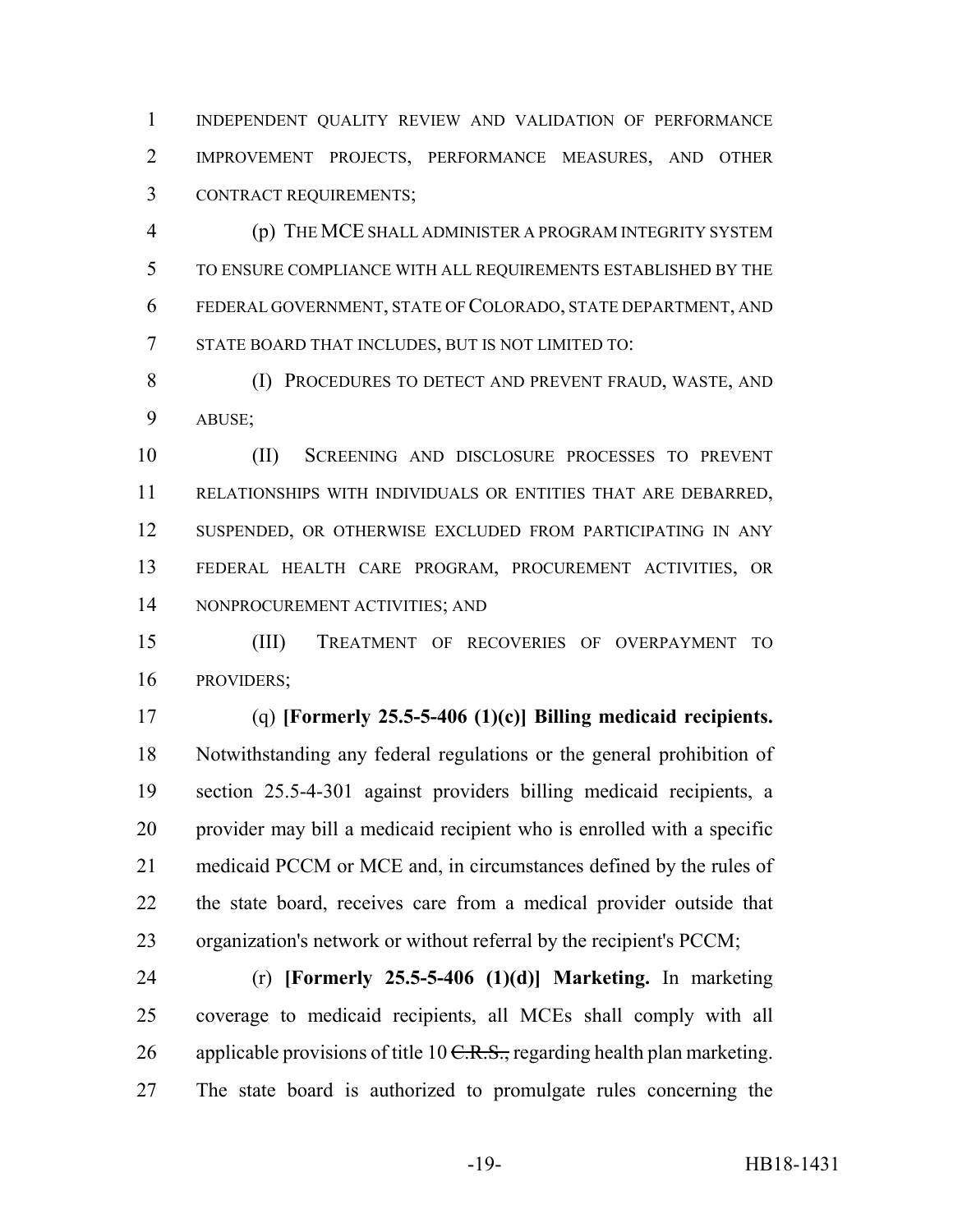permissible marketing of medicaid managed care. The purposes of such 2 rules shall MUST include but not be limited to the avoidance of biased selection among the choices available to medicaid recipients.

 (s) **[Formerly 25.5-5-406 (1)(e)] Prescription drugs.** All MCEs that have prescription drugs as a covered benefit shall provide prescription drug coverage in accordance with the provisions of section 25.5-5-202 (1)(a) as part of a comprehensive health benefit and with respect to any formulary or other access restrictions:

 (I) The MCE shall supply participating providers who may prescribe prescription drugs for MCE enrollees with a current copy of such formulary or other access restrictions, including information about 12 coverage, payment, or any requirement for prior authorization; and

 (II) The MCE shall provide to all medicaid recipients at periodic intervals, and prior to and during enrollment upon request, clear and concise information about the prescription drug program in language understandable to the medicaid recipients, including information about such formulary or other access restrictions and procedures for gaining access to prescription drugs, including off-formulary products; AND

 (III) THE MCE SHALL FOLLOW STATE DEPARTMENT POLICIES FOR PRESCRIBING ANY PRESCRIPTION DRUGS THAT ARE NOT COVERED UNDER 21 THE MCE CONTRACT.

 **SECTION 4.** In Colorado Revised Statutes, 25.5-5-408, **amend** (1), (6), (7), and (9); and **add with amended and relocated provisions** 24  $(13)$  as follows:

 **25.5-5-408. Capitation payments - availability of base data - adjustments - rate calculation - capitation payment proposal - preference - assignment of medicaid recipients - definition.**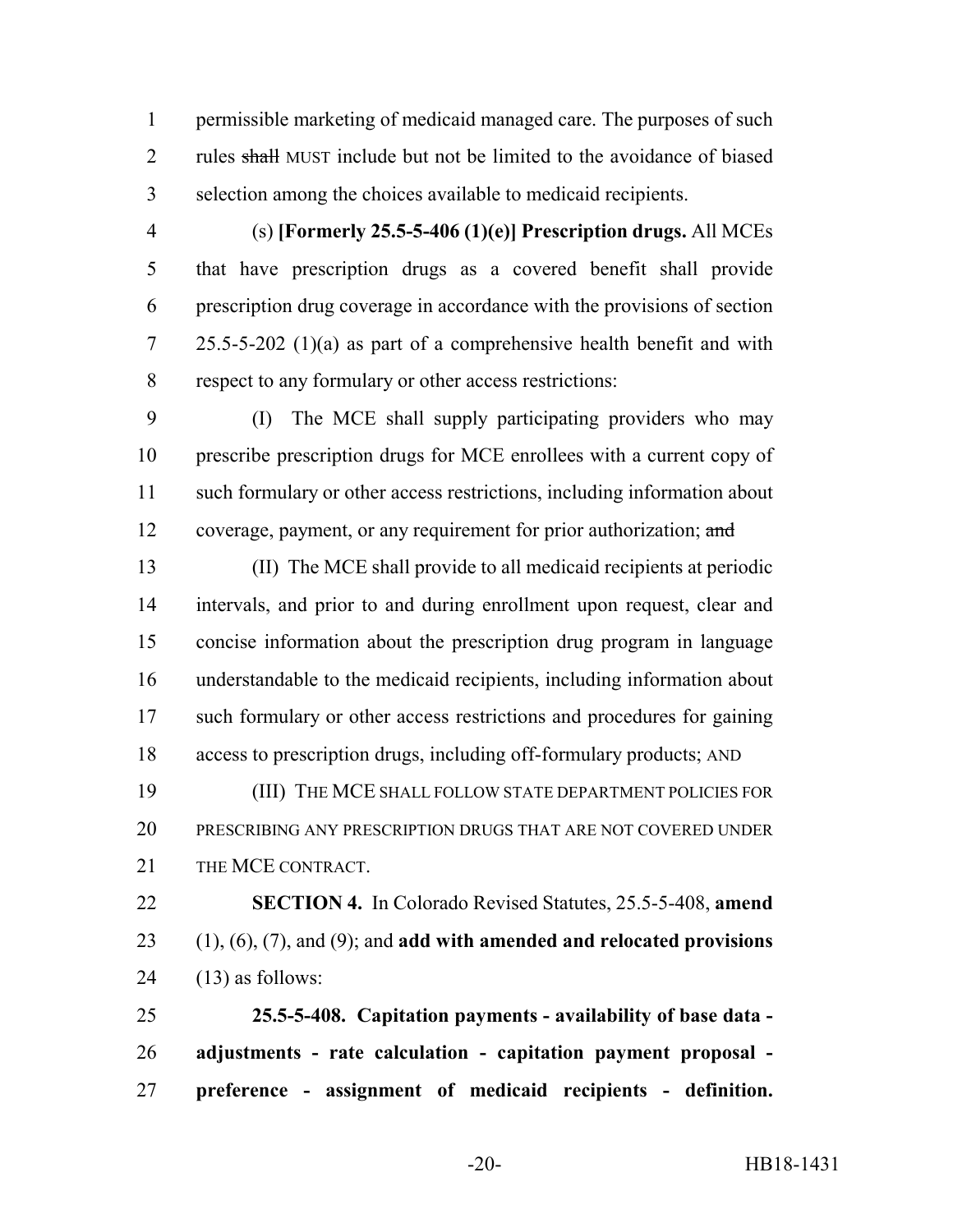1 (1) (a)  $(H)$  The state department shall make capitation payments to MCEs 2 based upon a defined scope of services under a risk contract.

3 (II) Repealed.

 (b) A certification by a qualified actuary retained by the state 5 department shall be IS conclusive evidence that the state department has correctly calculated the direct health care cost of providing these same services on an actuarially equivalent Colorado medicaid population group. consisting of unassigned recipients and recipients in the primary 9 care physician program provided in section 25.5-5-407.

10 (c) Except as otherwise provided in paragraph (d) of this 11 subsection  $(1)$  SUBSECTION  $(1)(d)$  OF THIS SECTION and where the state 12 department has instituted a program of competitive bidding provided in 13 section 25.5-5-402  $(3)(9)$ , the state department may utilize a market rate 14 set through the competitive bid process for a set of defined services. The 15 state department shall only use market rate bids that do not discriminate 16 and are adequate to assure quality and network sufficiency. A certification 17 of a qualified actuary, retained by the state department, to the appropriate 18 lower limit shall be IS conclusive evidence of the state department's 19 compliance with the requirements of this paragraph (e) SUBSECTION 20 (1)(c). For the purposes of this subsection (1), a "qualified actuary" shall 21 be MEANS a person deemed as such under rules promulgated by the 22 commissioner of insurance.

23 (d) A federally qualified health center, as defined in the federal 24 "Social Security Act", shall MUST be reimbursed by the state department 25 for the total reasonable costs incurred by the center in providing health 26 care services to all recipients of medical assistance.

27 (e) **[Similar to 25.5-5-404 (1)(k)]** AN MCE SHALL CERTIFY, AS A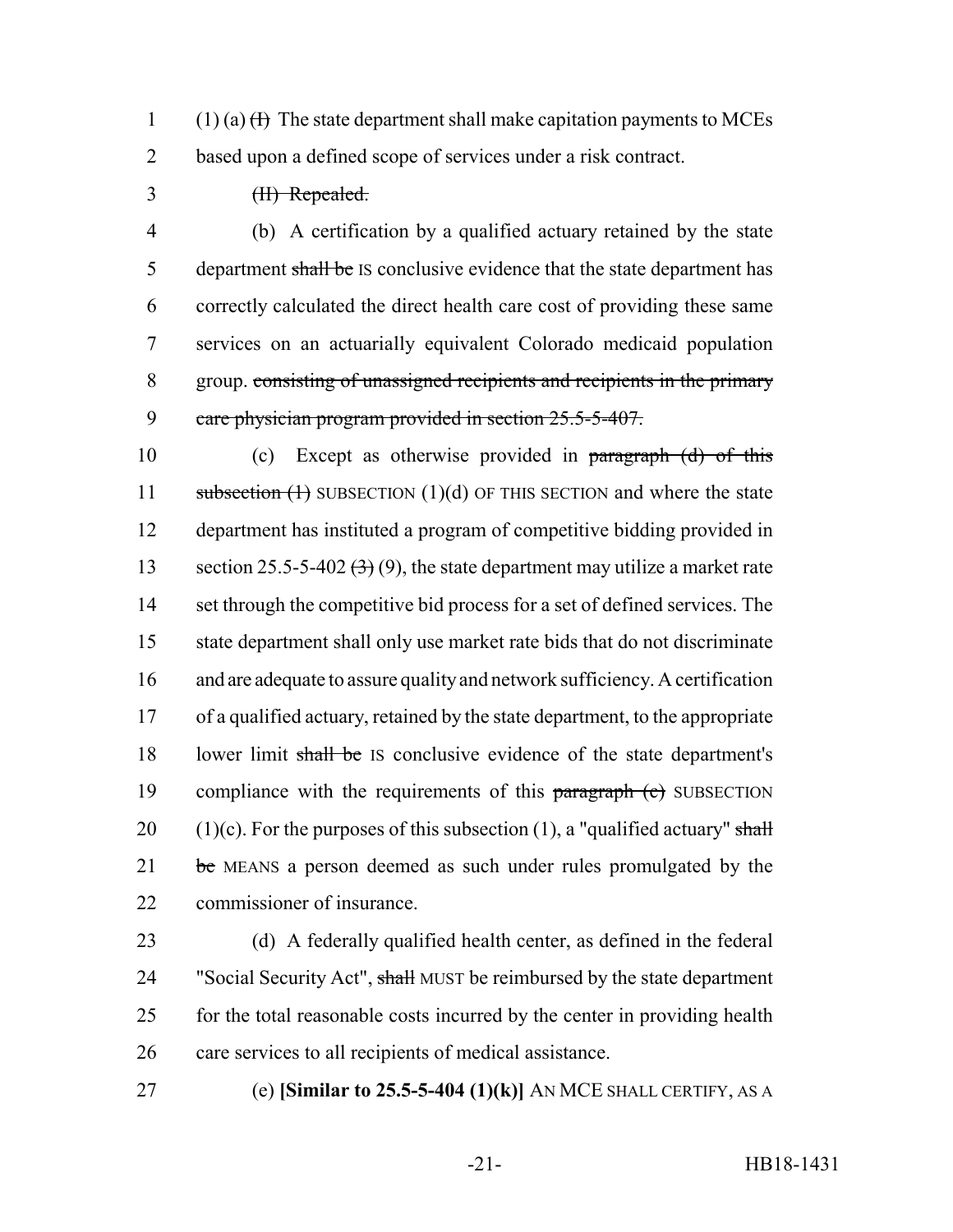CONDITION OF ENTERING INTO A CONTRACT WITH THE STATE DEPARTMENT, THAT THE CAPITATION PAYMENTS SET FORTH IN THE CONTRACT BETWEEN THE MCE AND THE STATE DEPARTMENT ARE SUFFICIENT TO ENSURE THE FINANCIAL STABILITY OF THE MCE WITH RESPECT TO DELIVERY OF SERVICES TO THE MEDICAID RECIPIENTS COVERED IN THE CONTRACT.

 (f) (I) **[Formerly 25.5-5-404 (1)(l)]** Except as provided in 7 paragraph  $(m)$  of this subsection  $(1)$  SUBSECTION  $(1)(f)(II)$  OF THIS SECTION, for capitation payments effective on and after July 1, 2003, an MCE that is contracting for a defined scope of services under a risk contract shall certify, through a qualified actuary retained by the MCE, 11 that the capitation payments set forth in the contract between the MCE and the state department comply with all applicable federal and state 13 requirements that govern said THE capitation payments. For purposes of 14 this paragraph (f) SUBSECTION  $(1)(f)(I)$ , a "qualified actuary" means a person deemed as such by rule promulgated by the commissioner of insurance.

 (II) **[Formerly 25.5-5-404 (1)(m)]** An MCO providing services under the PACE program as described in section 25.5-5-412 shall certify that the capitation payments are in compliance with applicable federal and state requirements that govern said capitation payments and that the capitation payments are sufficient to ensure the financial viability of the MCO with respect to the delivery of services to the PACE program participants covered in the contract.

24 (6) Within thirty TWO HUNDRED TEN days from the beginning of each fiscal year, the state department, in cooperation with the MCEs, shall set a timeline for the rate-setting process for the following fiscal year's rates and for the provision of base data to the MCEs that is used in the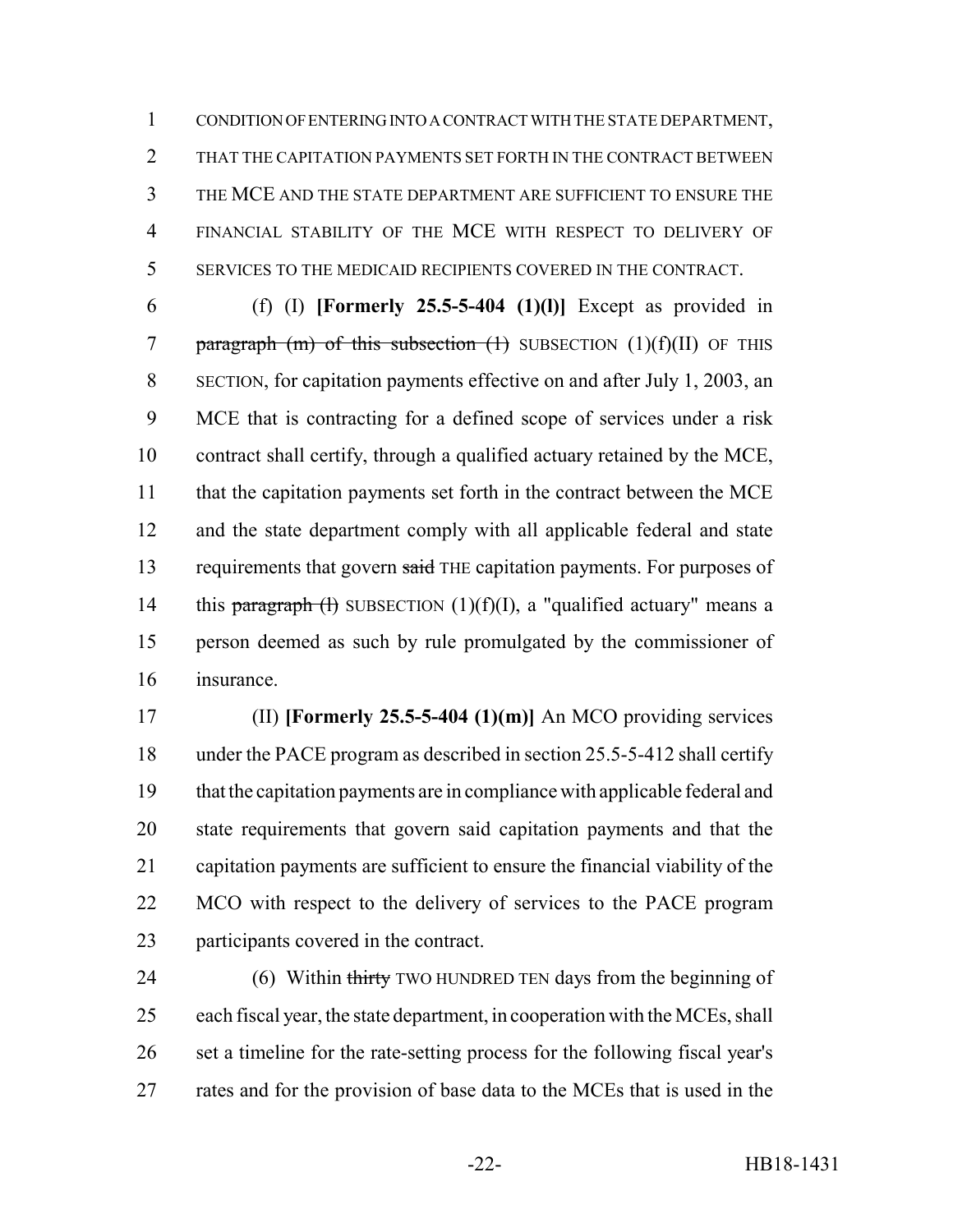1 calculation of the rates, which shall MUST include but not be limited to the 2 information included in subsection (7) of this section.

 (7) The state department shall identify and make available to the MCEs the base data used in the calculation of the direct health care cost of providing these same services on an actuarially equivalent Colorado medicaid population group. consisting of unassigned recipients and recipients in the primary care physician program provided in section 8 25.5-5-407. The state department shall consult with the MCEs regarding any and all adjustments in the base data made to arrive at the capitation payments.

11 (9) The rate-setting process referenced in subsection (6) of this 12 section shall MUST include a time period after the MCEs have received 13 the direct health care cost of providing these same services on an 14 actuarially equivalent Colorado medicaid population group consisting of 15 unassigned recipients and recipients in the primary care physician 16 program provided in section 25.5-5-407, for each MCE to submit to the 17 state department the MCE's capitation payment proposal, which shall 18 MUST not exceed one hundred percent of the direct health care cost of 19 providing these same services on an actuarially equivalent Colorado 20 medicaid population group. consisting of unassigned recipients and 21 recipients in the primary care physician program provided in section 22 25.5-5-407. The state department shall provide to the MCE's the MCE's 23 specific adjustments to be included in the calculation of the MCE's 24 proposal. Each MCE's capitation payment proposal shall MUST meet the 25 requirements of section  $25.5-5-404$  (1)(k) and (1)(f) SUBSECTIONS (1)(e) 26 AND (1)(f) OF THIS SECTION AND SECTION 25.5-5-402 (10).

27 (13) **[Formerly 25.5-5-407.5 (2)(a)]** A PIHP agreement may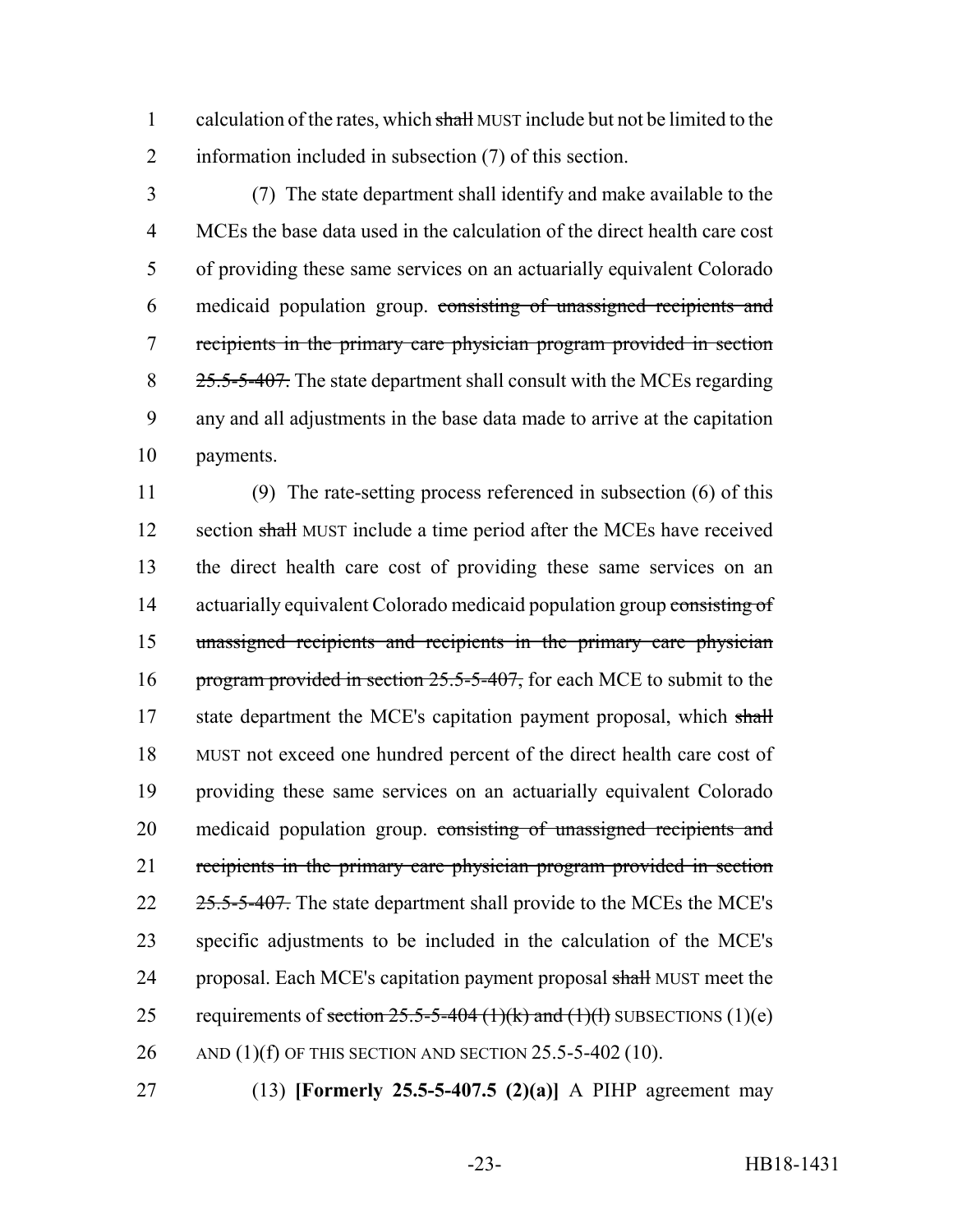include a provision for a quality incentive payment that is distributed to the contractor within a reasonable period of time, as specified in the contract, following the end of each fiscal year if the contractor substantially exceeds predetermined quality indicators. The quality 5 indicators shall MUST be based upon broadly accepted measures of performance adopted by rule of the state board and agreed upon at the outset of the contract period, and shall MUST include, but need not be limited to, the health plan employers data and information set measures. The quality incentive payment may be made proportional if the state board establishes multiple quality measurements. The quality incentive 11 payments shall MUST not exceed the total cost savings created under the PIHP agreement, as determined by comparison of the PIHP members with an actuarially equivalent fee-for-service population, and the quality 14 incentive payment shall MUST not exceed five percent of the total medicaid payments received by the contractor during the performance period of the PIHP agreement.

 **SECTION 5.** In Colorado Revised Statutes, 25.5-5-414, **amend** (3), (5), and (6); and **repeal** (4) as follows:

 **25.5-5-414. Telemedicine - legislative intent.** (3) On or after January 1, 2002, face-to-face contact between a health care provider and 21 a patient shall IS not be required under the STATEWIDE managed care 22 system created in this part 4 for services appropriately provided through telemedicine, subject to reimbursement policies developed by the state department to compensate providers who provide health care services covered by the program created in section 25.5-4-104. Telemedicine services may only be used in areas of the state where the technology necessary for the provision of telemedicine exists. The audio and visual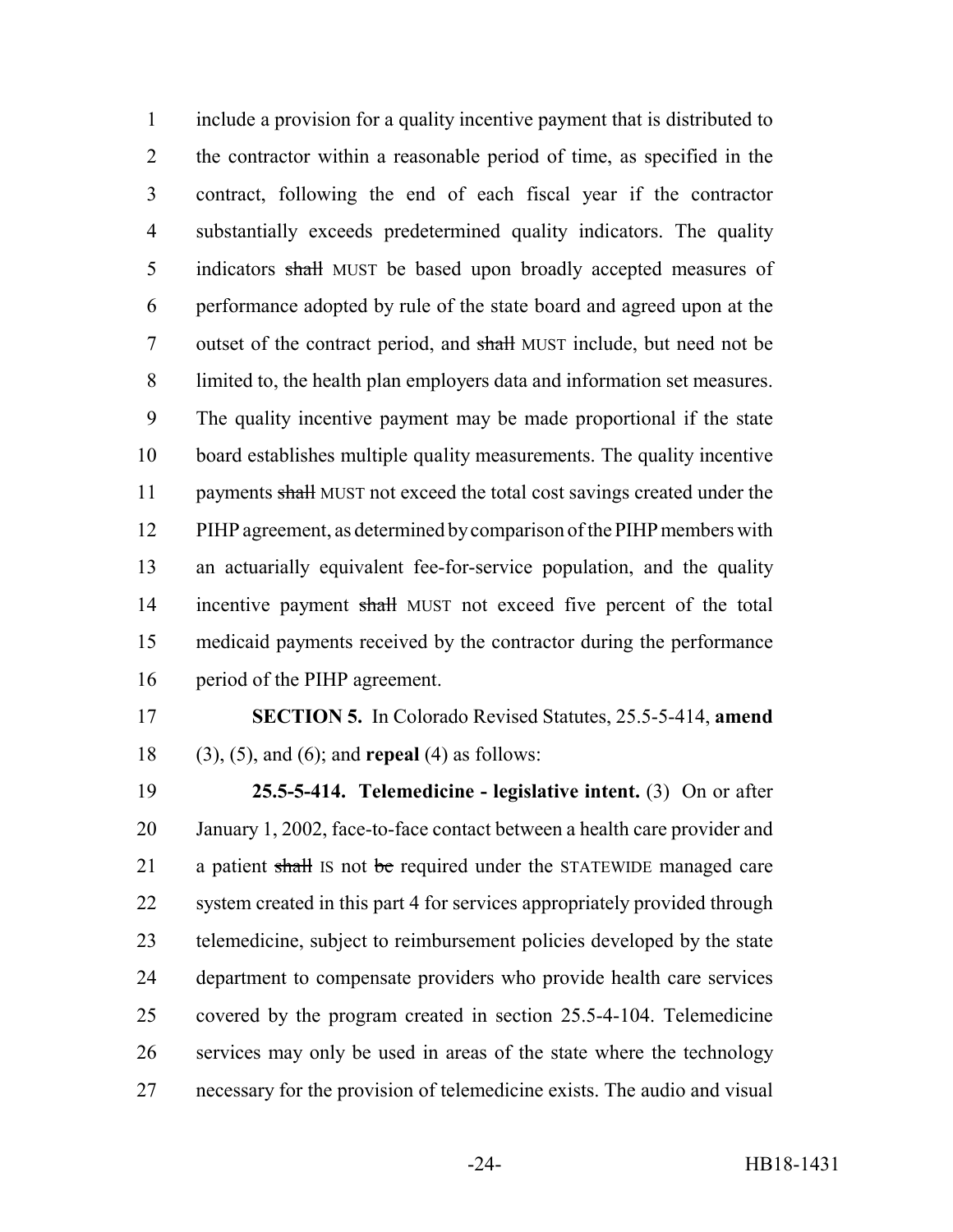1 telemedicine system used shall MUST, at a minimum, have the capability to meet the procedural definition of the most recent edition of the current procedural terminology that represents the service provided through 4 telemedicine. The telecommunications equipment shall MUST be of a level of quality to adequately complete all necessary components to document the level of service for the current procedural terminology fourth edition codes that are billed. If a peripheral diagnostic scope is required to assess 8 the patient, it shall MUST provide adequate resolution or audio quality for decision-making.

 (4) The state department shall report to the health and human 11 services committees of the house of representatives and the senate, or any 12 successor committees, no later than January 1, 2006, on the application 13 of telemedicine to provide home health care; emergency care; critical and intensive care, including, but not limited to, neonatal care; psychiatric evaluation; psychotherapy; and medical management as potential managed care system benefits. Such report shall take into account the 17 availability of technology as of the time of the report to use telemedicine 18 for home health care, emergency care, and critical and intensive care and the availability of broadband access within the state.

20 (5) The STATEWIDE managed care system shall IS not be required to pay for consultation provided by a provider by telephone or facsimile machines.

 (6) The state department may accept and expend gifts, grants, and donations from any source to conduct the valuation of the cost-effectiveness and quality of health care provided through telemedicine by those providers who are reimbursed for telemedicine services by the STATEWIDE managed care system.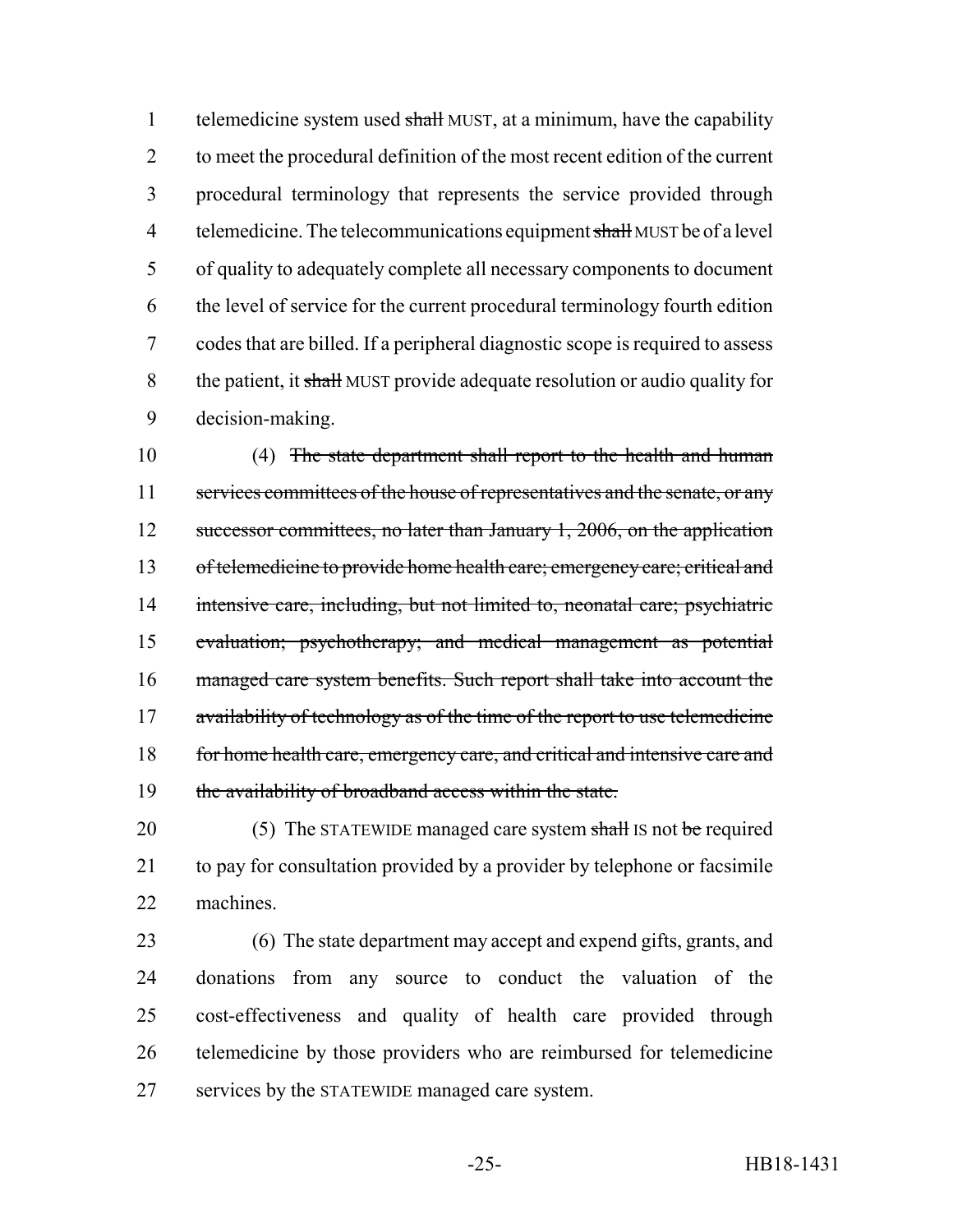**SECTION 6.** In Colorado Revised Statutes, 25.5-5-415, **amend** 2 (1)(a)(VI), (1)(b), (2)(b), (2)(c)(II), (2)(c)(III), (2)(d)(I), and (2)(d)(III); and **repeal** (2)(d)(II) as follows:

 **25.5-5-415. Medicaid payment reform and innovation pilot program - legislative declaration - creation - selection of payment projects - report - rules.** (1) (a) The general assembly finds that:

 (VI) The state department shall evaluate how successful payment projects could be replicated and incorporated within the state department's 9 current medicaid coordinated STATEWIDE MANAGED care system.

 (b) Therefore, the general assembly declares that Colorado should build upon ongoing reforms of health care delivery in the medicaid program by implementing a pilot program within the structure of the state department's current medicaid coordinated STATEWIDE MANAGED care system that encourages the use of new and innovative payment methodologies, including global payments.

 (2) (b) (I) The state department shall create a process for 17 interested contractors of the state department's current medicaid coordinated STATEWIDE MANAGED care system to submit payment projects for consideration under the pilot program. Payment projects submitted pursuant to the pilot program may include, but need not be limited to, global payments, risk adjustment, risk sharing, and aligned payment incentives, including but not limited to gainsharing, to achieve improved quality and to control costs.

24 (II) The design of the payment project or projects shall MUST 25 address the client population of the state department's current medicaid coordinated STATEWIDE MANAGED care system and be tailored to the region's health care needs and the resources of the state department's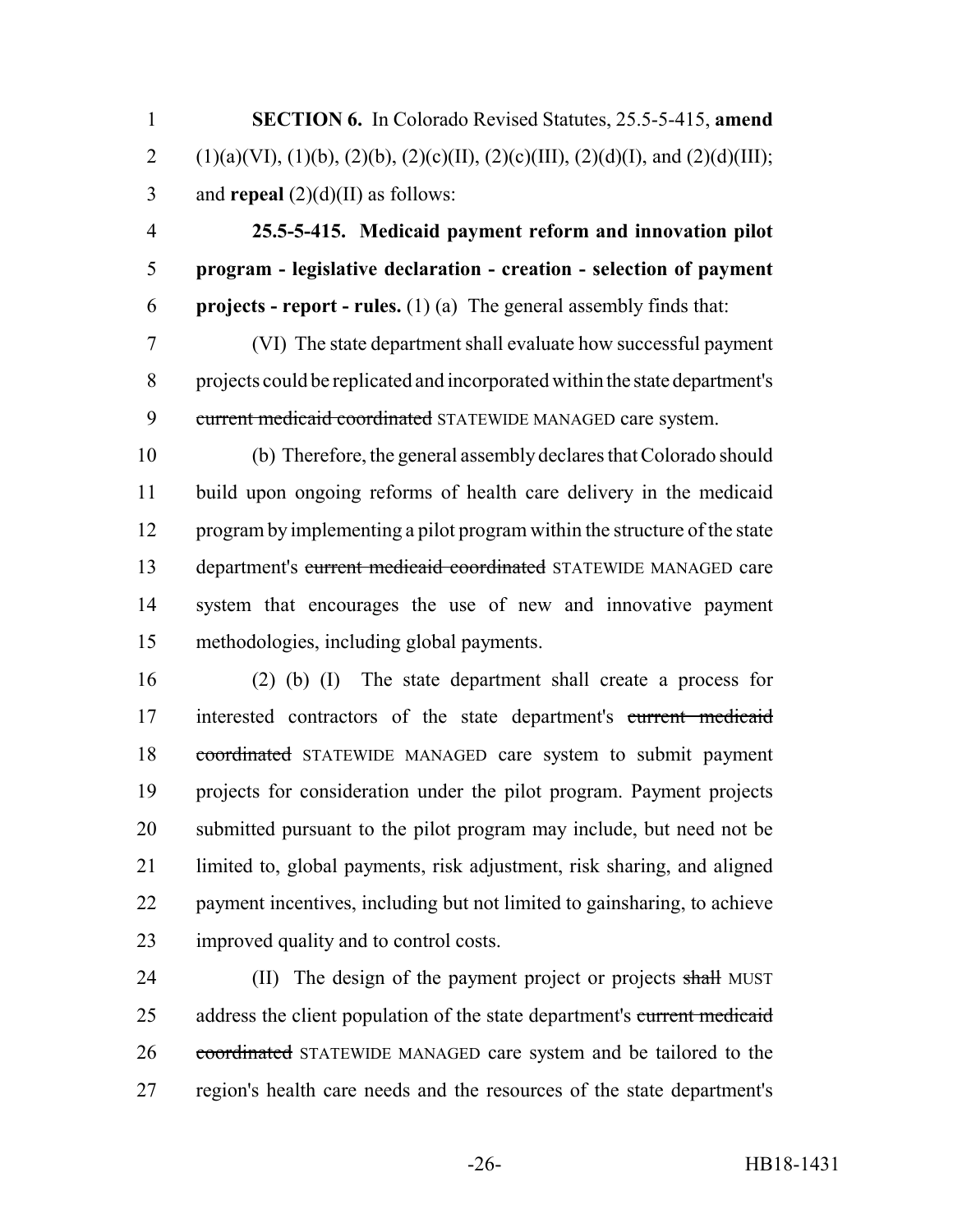1 current medicaid coordinated STATEWIDE MANAGED care system.

 (III) A contractor of the state department's current medicaid 3 coordinated STATEWIDE MANAGED care system shall work in coordination 4 with the providers and managed care entities MCEs contracted with the contractor of the state department's current medicaid coordinated STATEWIDE MANAGED care system in developing the payment project or projects.

 (c) (II) For purposes of selecting payment projects for the pilot program, the state department shall consider, at a minimum:

 (A) The likely effect of the payment project on quality measures, health outcomes, and client satisfaction;

 (B) The potential of the payment project to reduce the state's medicaid expenditures;

 (C) **[Similar to 25.5-5-402 (6)(b)(II)]** The state department's ability to ensure that inpatient and outpatient hospital reimbursements are maximized up to the upper payment limits, as defined in 42 CFR 447.272 17 and 42 CFR 447.321 and calculated by the state department periodically; (D) The client population served by the state department's current 19 medicaid coordinated STATEWIDE MANAGED care system and the particular health needs of the region;

 (E) The business structure or structures likely to foster cooperation, coordination, and alignment and the ability of the contractor 23 of the state department's current medicaid coordinated STATEWIDE MANAGED care system to implement the payment project, including the 25 resources available to the contractor of the state department's current medicaid coordinated STATEWIDE MANAGED care system and the technological infrastructure required; and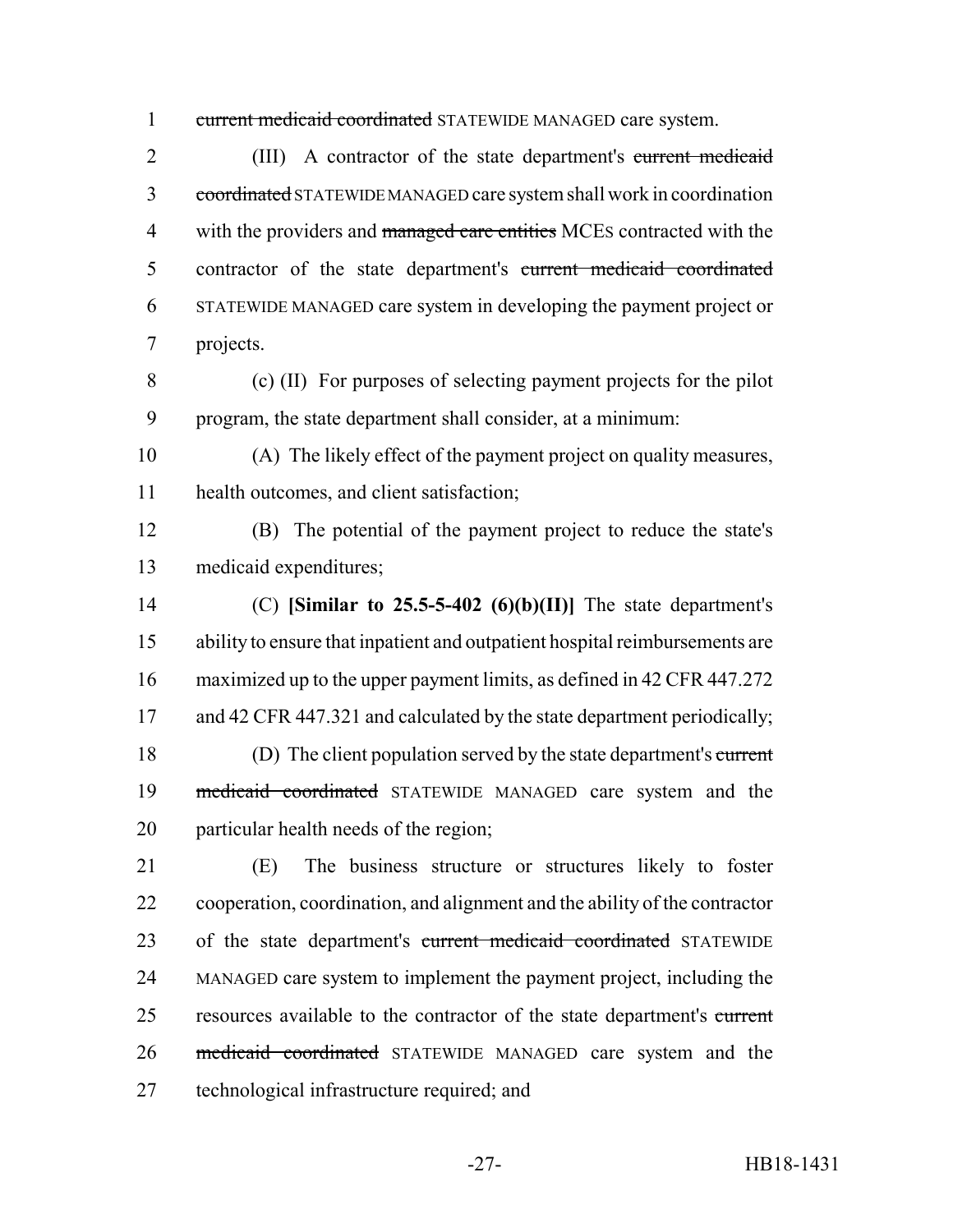(F) The ability of the contractor of the state department's current 2 medicaid coordinated STATEWIDE MANAGED care system to coordinate among providers of physical health care, behavioral health care, oral health care, and the system of long-term care services and supports.

 (III) For payment projects not selected by the state department, the state department shall respond to the contractor of the state department's current medicaid coordinated STATEWIDE MANAGED care system, in writing, stating the reason or reasons why the payment project was not selected. The state department shall send a copy of the response to the 10 joint budget committee of the general assembly, the health and human 11 services committee of the senate, or any successor committee, and the health, INSURANCE, and environment committee of the house of 13 representatives, or any successor committee COMMITTEES.

14 (d) (I) The payment projects selected for the program shall MUST 15 be for a period of at least one year and shall MUST not extend beyond the 16 length of the contract with the contractor of the state department's current 17 medicaid coordinated STATEWIDE MANAGED care system. The provider 18 contract shall MUST specify the payment methodology utilized in the 19 payment project.

20 (II) The requirements of section 25.5-5-408 do not apply to the 21 rate-calculation process for payments made to MCEs pursuant to this 22 section

23 (III) MCEs participating in the pilot program are subject to the 24 requirements of section  $25.5-5-404$  (1)(k) and (1)(h) SECTIONS 25.5-5-402 25 (10) AND 25.5-5-408 (1)(e) AND (1)(f), as applicable.

26 **SECTION 7.** In Colorado Revised Statutes, **repeal** 25.5-5-404, 27 25.5-5-405, 25.5-5-406, 25.5-5-407, 25.5-5-407.5, 25.5-5-409,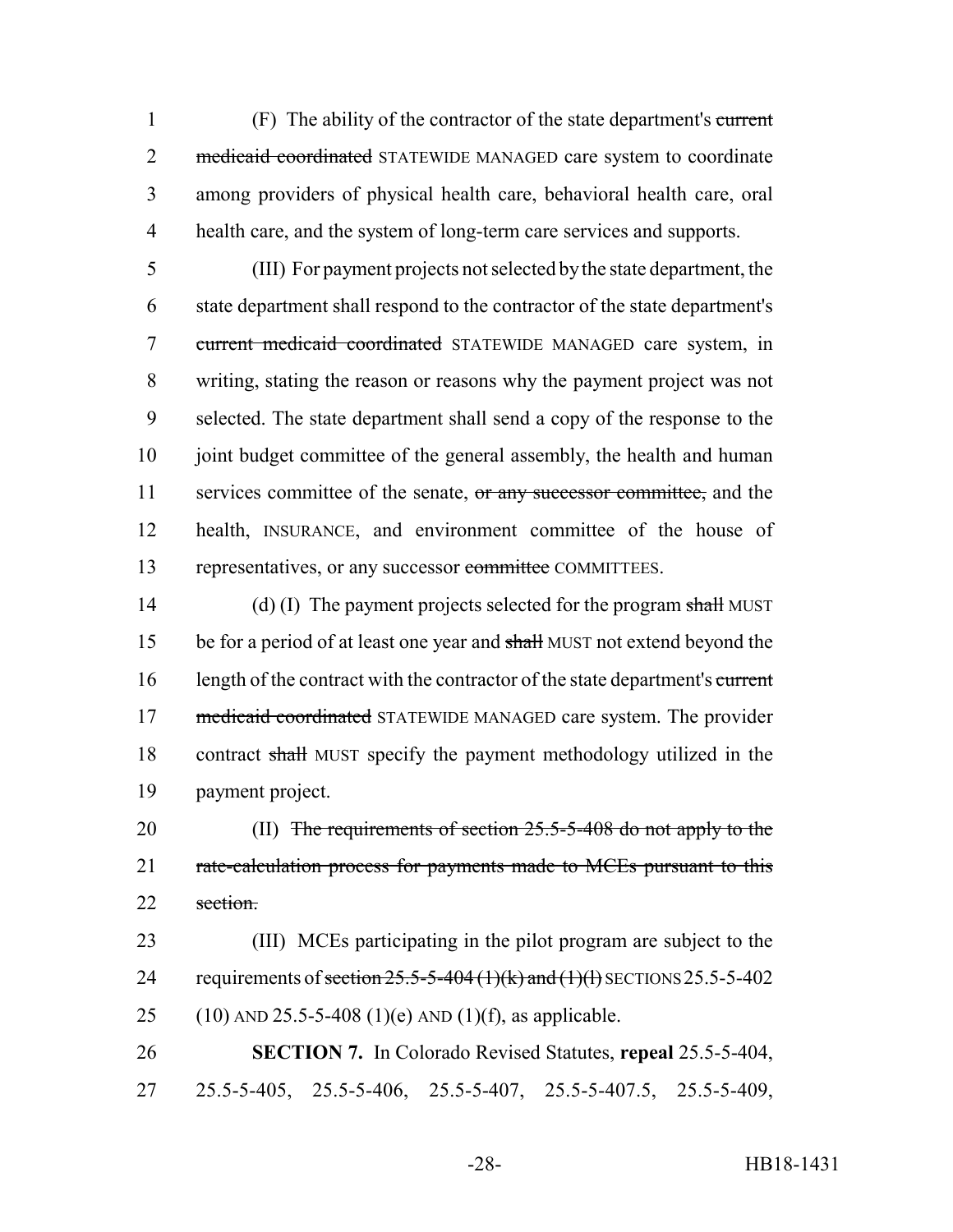1 25.5-5-411, 25.5-5-413, and 10-3-903 (2)(k).

 **SECTION 8.** In Colorado Revised Statutes, 10-16-122, **amend**  $3 \quad (1)$  as follows:

 **10-16-122. Access to prescription drugs.** (1) Except as provided 5 in section  $25.5-5-404$  (1)(u), C.R.S. 25.5-5-406.1 (1)(s), any pharmacy benefit management firm or intermediary whose contract with a carrier includes an open network shall allow participation by each pharmacy provider in the contract service area. If a pharmacy benefit management firm or intermediary offers an open network, the pharmacy benefit management firm or intermediary may offer such network on a regional or local basis.

 **SECTION 9.** In Colorado Revised Statutes, 25.5-4-103, **amend**  $13 \quad (12)$  as follows:

 **25.5-4-103. Definitions.** As used in this article 4 and articles 5 and 6 of this title 25.5, unless the context otherwise requires:

16 (12) "Managed care system" means a HEALTH CARE system for 17 providing health care services which integrates both the delivery and the financing of health care services in an attempt to provide access to medical services while containing the cost and use of medical care ORGANIZED TO MANAGE COSTS, UTILIZATION, AND QUALITY. THE STATEWIDE MANAGED CARE SYSTEM PROVIDES FOR THE DELIVERY OF HEALTH BENEFITS AND ADDITIONAL SERVICES THROUGH CONTRACTED ARRANGEMENTS BETWEEN STATE MEDICAID AGENCIES AND MCES.

 **SECTION 10.** In Colorado Revised Statutes, 25.5-4-401.2, 25 **amend**  $(1)(d)(II)$  as follows:

 **25.5-4-401.2. Performance-based payments - reporting.** (1) To improve health outcomes and lower health care costs, the state department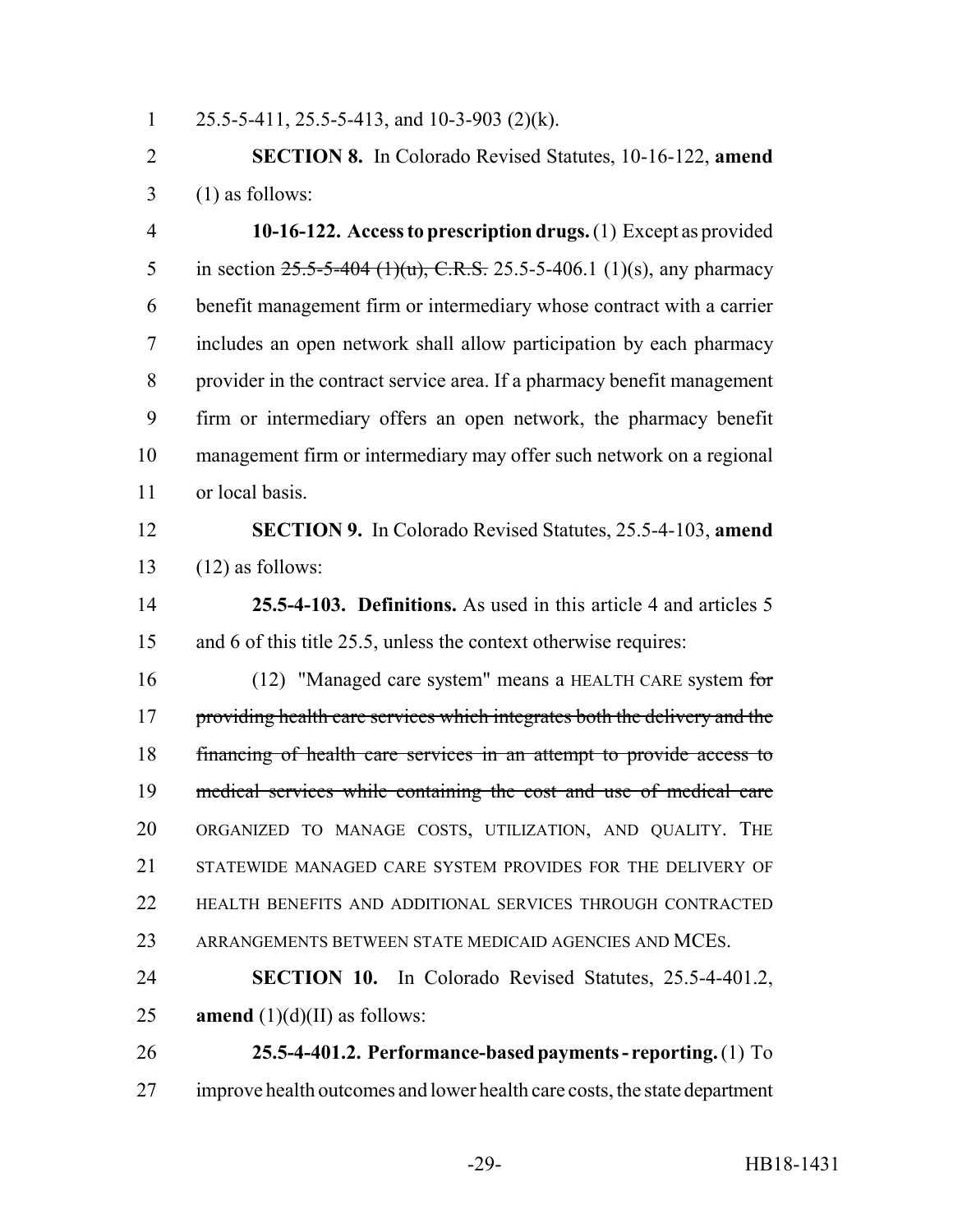may develop payments to providers that are based on quantifiable performance or measures of quality of care. These performance-based payments may include, but are not limited to, payments to: (d) Behavioral health providers, including, but not limited to: (II) Entities contracted with the STATE department to administer the medicaid community mental health services program, STATEWIDE SYSTEM OF COMMUNITY BEHAVIORAL HEALTH CARE established in section  $8 \frac{25.5 - 5 - 411}{25.5 - 5 - 402}$ . **SECTION 11.** In Colorado Revised Statutes, 27-67-103, **amend** (1) as follows: **27-67-103. Definitions.** As used in this article 67, unless the context otherwise requires: (1) "Behavioral health organization" shall have the same meaning 14 as provided in section 25.5-5-403 (1), C.R.S. MEANS THE MANAGED CARE ENTITY RESPONSIBLE FOR COMMUNITY BEHAVIORAL HEALTH CARE 16 PURSUANT TO PART 4 OF ARTICLE 5 OF TITLE 25.5. **SECTION 12.** In Colorado Revised Statutes, 27-67-104, **amend** (1)(a) as follows: **27-67-104. Provision of mental health treatment services for youth.** (1) (a) A parent or guardian may apply to a mental health agency on behalf of his or her minor child for mental health treatment services for the child pursuant to this section, whether the child is categorically eligible for medicaid under the capitated mental health system described 24 in section  $25.5-5-411$ , C.R.S. 25.5-5-402, or whether the parent believes his or her child is a child at risk of out-of-home placement. In such 26 circumstances, it shall be IS the responsibility of the mental health agency to evaluate the child and to clinically assess the child's need for mental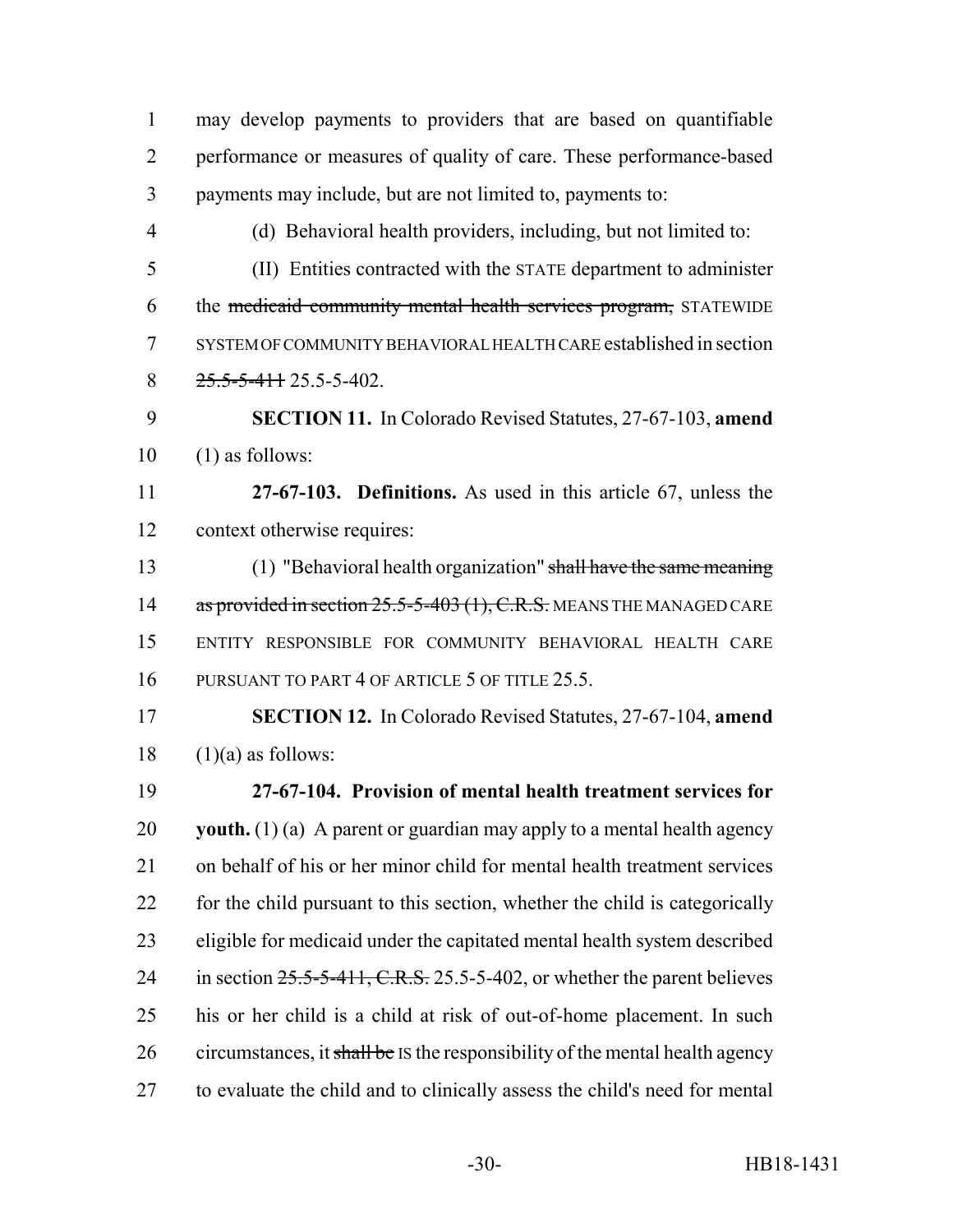health services and, when warranted, to provide treatment services as necessary and in the best interests of the child and the child's family. 3 Subject to available state appropriations, the mental health agency shall 4 be IS responsible for the provision of the treatment services and care management, including any in-home family mental health treatment, other family preservation services, residential treatment, or any post-residential follow-up services that may be appropriate for the child's or family's needs. For the purposes of this section, the term "care management" includes, but is not limited to, consideration of the continuity of care and array of services necessary for appropriately treating the child and the decision-making authority regarding a child's placement in and discharge 12 from mental health services. A dependency or neglect action pursuant to 13 article 3 of title 19 C.R.S., shall IS not be required in order to allow a family access to residential mental health treatment services for a child. **SECTION 13.** In Colorado Revised Statutes, 27-67-105, **amend** 16 (1)(a) introductory portion and (1)(b) as follows:

 **27-67-105. Monitoring - report.** (1) On or before September 1, 2009, and by September 1 of each year thereafter, each community mental health center shall report to the state department the following information, and each behavioral health organization, for those children eligible to receive medicaid benefits whose parent or legal guardian requests residential treatment, shall report to the department of health care policy and financing the following information:

 (a) The number of children, both those children who are categorically eligible for medicaid under the capitated mental health 26 system described in section 25.5-5-411, C.R.S. 25.5-5-402, and those children who are at risk of out-of-home placement, to whom the